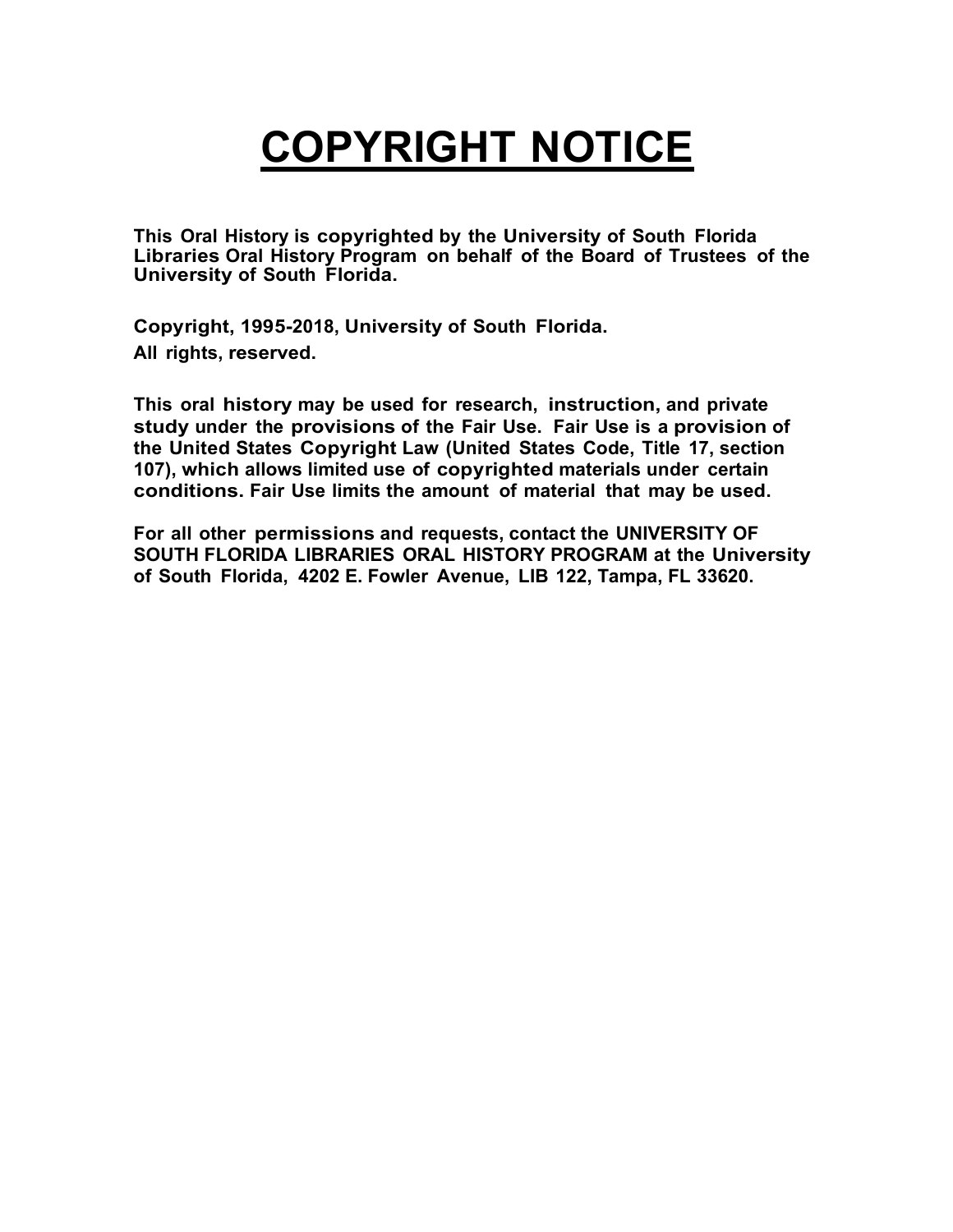## University of South Florida  $50<sup>th</sup>$  (2006) Anniversary Oral History Project Oral History Program Florida Studies Center University of South Florida, Tampa Library

| U23-00002                                                |
|----------------------------------------------------------|
| Vincent R. Ahern (VA)                                    |
| Yael V. Greenberg (YG)                                   |
| June 27, 2003                                            |
| <b>USF Tampa Campus</b>                                  |
| <b>Brendan Driscoll</b>                                  |
| October 21, 2016 to November 9, 2016                     |
| Will Clark                                               |
| November 18, 2016 to December 20, 2016                   |
| Megan Nowell                                             |
| April 30th, 2018 to May 4th, 2018; May 11th, 2018 to May |
| 14th, 2018                                               |
|                                                          |

**Yael Greenberg**: Today is Friday, June 27<sup>th</sup>, 2003. My name is Yael Greenberg, Oral History Program Assistant for the Florida Studies Center. We continue a series of interviews here in our studio in the Tampa Campus Library with USF faculty, students, staff, and alumni in order to commemorate 50 years of university history. Today we will be interviewing Mr. Vincent Ahern, who came to USF in 1976 as a student. He received his MFA degree in 1982, and currently he is the coordinator of public art for the Institute for Research in Art for the University of South Florida. Good morning, Mr. Ahern.

## **Vincent Ahern**: Good morning.

YG: Let's begin by you taking us to the year you arrived in Tampa, and what circumstances brought you to the University of South Florida.

VA: Well, I had received a degree from Appalachian State University in 1971, thinking that I'd eventually go into law. Over the course of the '70s I debated back and forth on what I actually was going to study in graduate school; eventually coming to the conclusion that I wanted to pursue art. I had spent some time out in San Francisco, visited a number of museums and became intrigued with what was possible with the arts. After coming to the conclusion that I wanted to study art I started looking for universities. And the track record of the University of South Florida, particularly with graphic studio intrigued me. And I decided to pursue an undergraduate degree here. I continued on, I did my master's degree, and as you just mentioned, finished that up in 1982.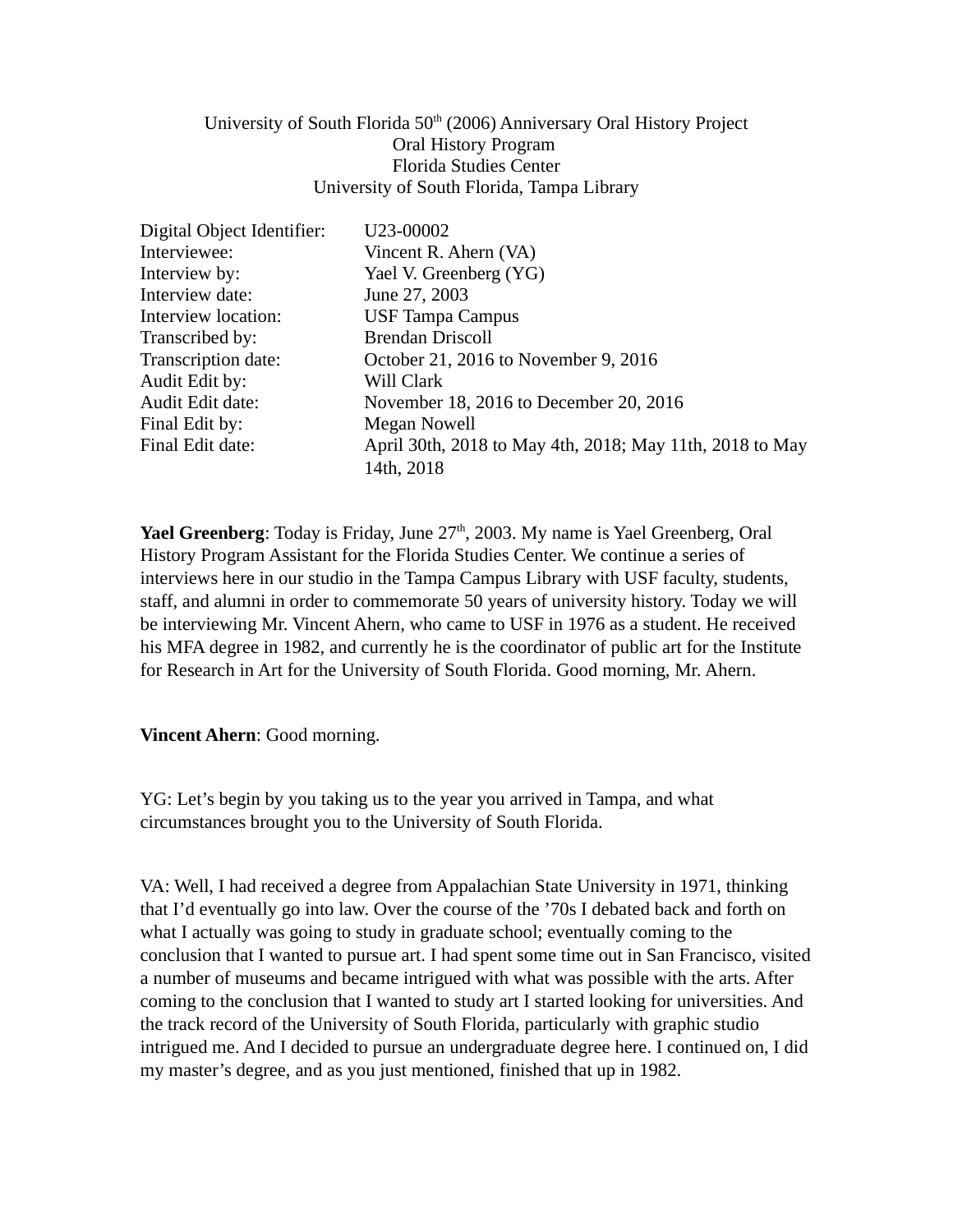YG: What kinds of things in the early '70s were you hearing about the art program at USF?

VA: Well, one of the things that really intrigued me was that they were bringing the major contributors in the field of the arts to the university to do projects that involved the faculty, but also allowed the students access to these artists. And at that point in time, obviously a more mature individual that your typical freshman, if you will, realized that that was a wonderful opportunity to get engaged with the very core of what was happening in the arts. And so that access to professionals that had arrived at a degree of achievement in the field really intrigued me. And that's what brought me to USF.

YG: Can you tell me a little bit—who were some of these professionals in those early days?

VA: Sure. Sure. People like James Rosenquist, who's continued to have a long and lasting relationship with the University of South Florida. Currently there's a retrospective of his work underway with the Guggenheim Museum. It opened in Texas just a few months ago. It will travel onto New York, eventually on to Bilbao, Spain; A major opportunity, obviously, for any artist to have a retrospective and to have it organized by one of the major museums. That's clearly a barometer of his accomplishments. There were others. Phil Pearlstein was here, Bob Roshenberg. So, really, the major contributors that were available were brought in to graphic studio at that point in time. And as I said, that intrigued me.

YG: Can you tell me the first time you saw the university campus as a student? What did it look like? What did some of the immediate surrounding areas look like as well?

VA: You know, this is remarkable because of what I've ended up doing with the university, but I clearly recall the very first day that I stepped onto campus and looked at the vast open spaces. And at that point in time had acquired a bit of a background in art, so I realized there were opportunities in the environment for sculpture or for art, and so my very first impression was, Wow. Where's the sculpture park? That this is a great opportunity to build permanent works in the environment. And passing thought, but yes, the vastness of the university really took my breath away.

YG: Okay. You graduated; you went on from an undergraduate degree to a master's degree in Fine Arts, and you graduated in 1982.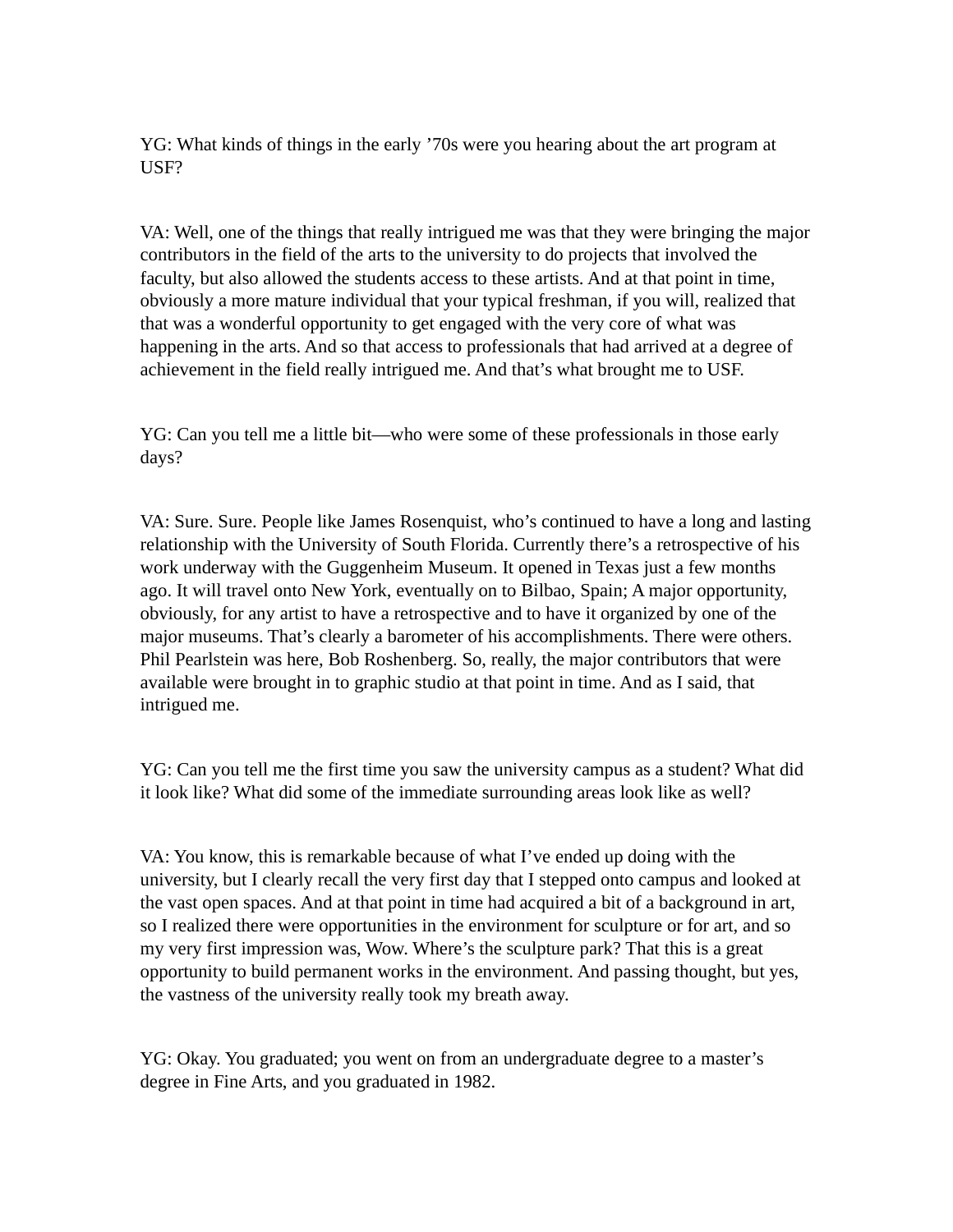VA: That's right.

YG: How did you come to be, eventually, several years down the road, the coordinator of the public art program here at the university?

VA: Well, the very last semester that I was here as an undergraduate I had the opportunity to work on a public art project with Alice Acock. It was a temporary work that was done, largely created by the students under Alice's direction. And eventually represented Alice in the 1981 Whitney Biennial. But as I said, the work was temporary in nature. It was constructed and a few years later it was taken down. So I sort of put my foot in the world of public art at that point in time. As time passed on, my degree was a Master's in Fine Arts in the area of sculpture.

So, my interests obviously lay in sculpture, which is largely what is done in the public art realm. And both in terms of technical background and in terms of our historical background, that suited the needs of the university to a T when they began creating public works. It happened that Margaret Miller, who was the director of the museum at that point in time, 1989, needed to find someone to run the first public art project that was to be commissioned for the campus. This was a work by Elan Zimmerman for the H. Lee Moffitt cancer center.

And, initially, Margaret asked me if I would assist her in developing the contract that was —we needed to put a contract in place with Allen for the project, and the university was struggling with this because the model for contracts for permanent structures is architectural in nature, which is a very extensive, detailed contract struck with a very large firm. Artists aren't very large firms, they're individuals, and essentially it's a cottage industry. And so, what's happening is the university had this humongous contract, the artists couldn't accept all of the responsibilities and liabilities associated with such a contract, and so, they were back and forth really, for over a year.

And so, she asked me if I would meet with the university attorneys and with the artists and see if I could function as kind of a mediator. And I did that. We were able to come to terms that worked for both the university artists within a month of fulltime attention. At that point in time Ellen—I had gained a kind of rapport with Ellen and she asked if I would be willing to manage the project. The reason that she needed that assistance is she was doing two other projects simultaneously with the one at USF. And they were both on the west coast, one in Los Angeles and one in the San Francisco area. So, the time that you would have to devote to day in, day out details of this project simply wasn't available. I agreed, and we were off and running.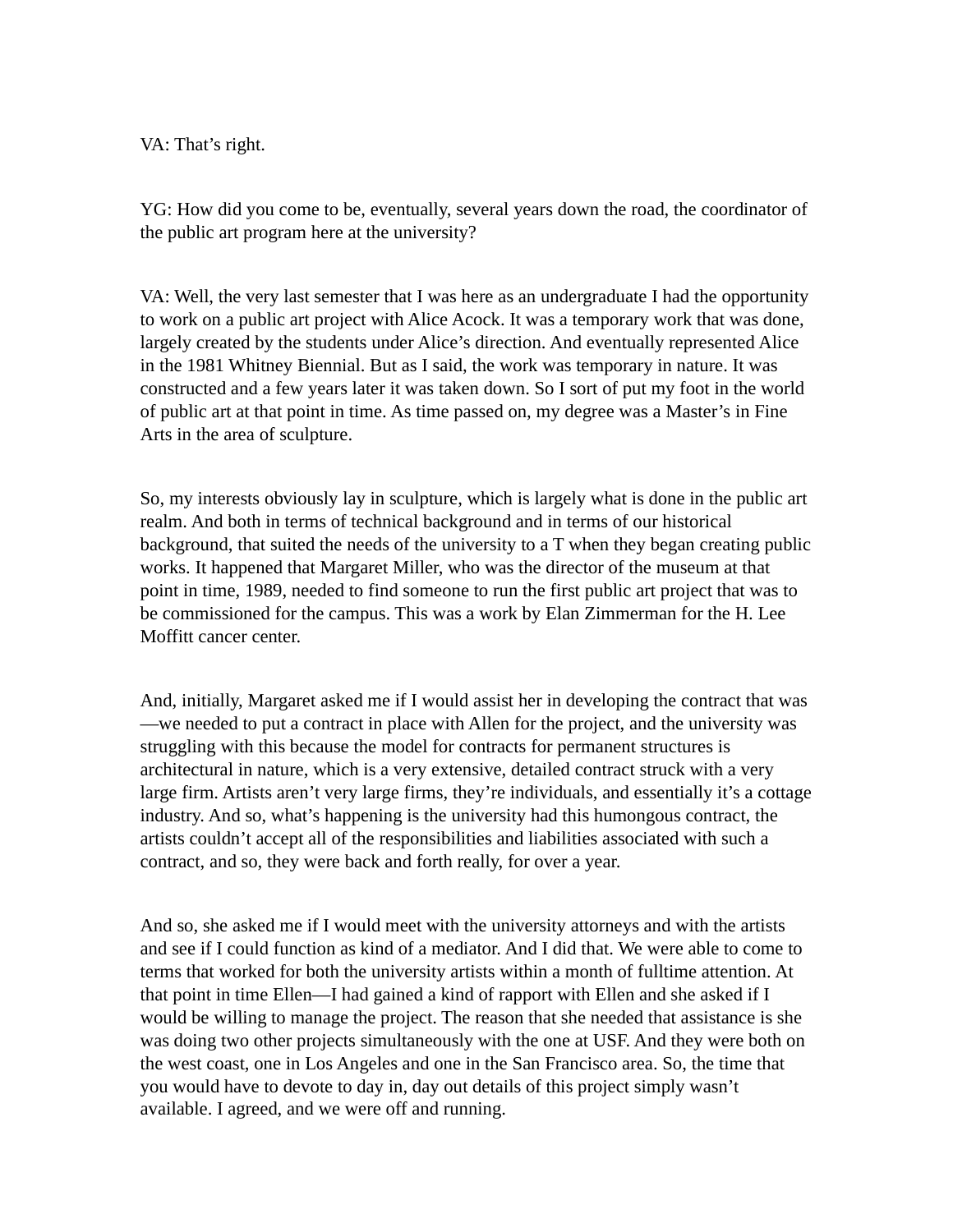I quickly gained an awful lot of enthusiasm for what was possible in the public realm. Unlike most art, which is shown in galleries and museums, public artworks is shown in the public environment, and therefore there's this public interaction. And the folks that typically don't come into a museum do encounter public works. And the kind of dialogues, the kind of education that I saw happening before me as we constructed this piece really left a lasting impressing. Thinking that now there's a great value, that now works in the public realm can give to society.

And so I became enthusiastic, we had other projects coming up. Ellen was quite satisfied with the work that I had done as was Margaret, and so she asked me if I would continue and organize future projects, and I said sure. And so we were off and running. I was hired initially on soft money and then eventually a faculty line was developed so that I could continue on in the position. And then 13, 14 years later, here we are.

YG: Prior to you becoming the official coordinator of the public art program here at the university, what did the university do with public art projects? Because I know that there were public art projects before 1989 at the university.

VA: Well, there were but there were very few of them. Joe Testa-Secca<sup>[1](#page-4-0)</sup>, as you know, was commissioned—a marvelous kind of history involved with that. But the very first projects that were done at the university were done in the same time frame that the very first buildings were being constructed and Mr. Testa-Secca received commissions for both the administration building and the science auditorium back in 1960. After that there were very few public art projects that none, that I'm familiar with, until legislation was passed by the State of Florida in 1979, establishing the Art and State Buildings Program.

This is a program where one half of one percent of any new construction funds are set aside for either the purchase of commission of artworks. So, obviously that set in motion, in a formal sense, the beginning of collection development in the public realm. However, it took the Florida Arts council, which was responsible for setting up the guidelines, some six years to establish those guidelines. And so really, only two projects that I'm aware of occurred—three—prior to my assuming the role as coordinator of public art; and those were handled by Margaret Miller, who was also responsible for directing for the contemporary art museum. She quickly became aware of, as I had mentioned with the Ellen Zimmerman project that public art was going to be a fulltime responsibility and she couldn't do both that and direct a museum simultaneously, and thus the need for a position such as mine.

<span id="page-4-0"></span><sup>1</sup>Joe Testa-Secca is an artist in Tampa and former University of Tampa professor.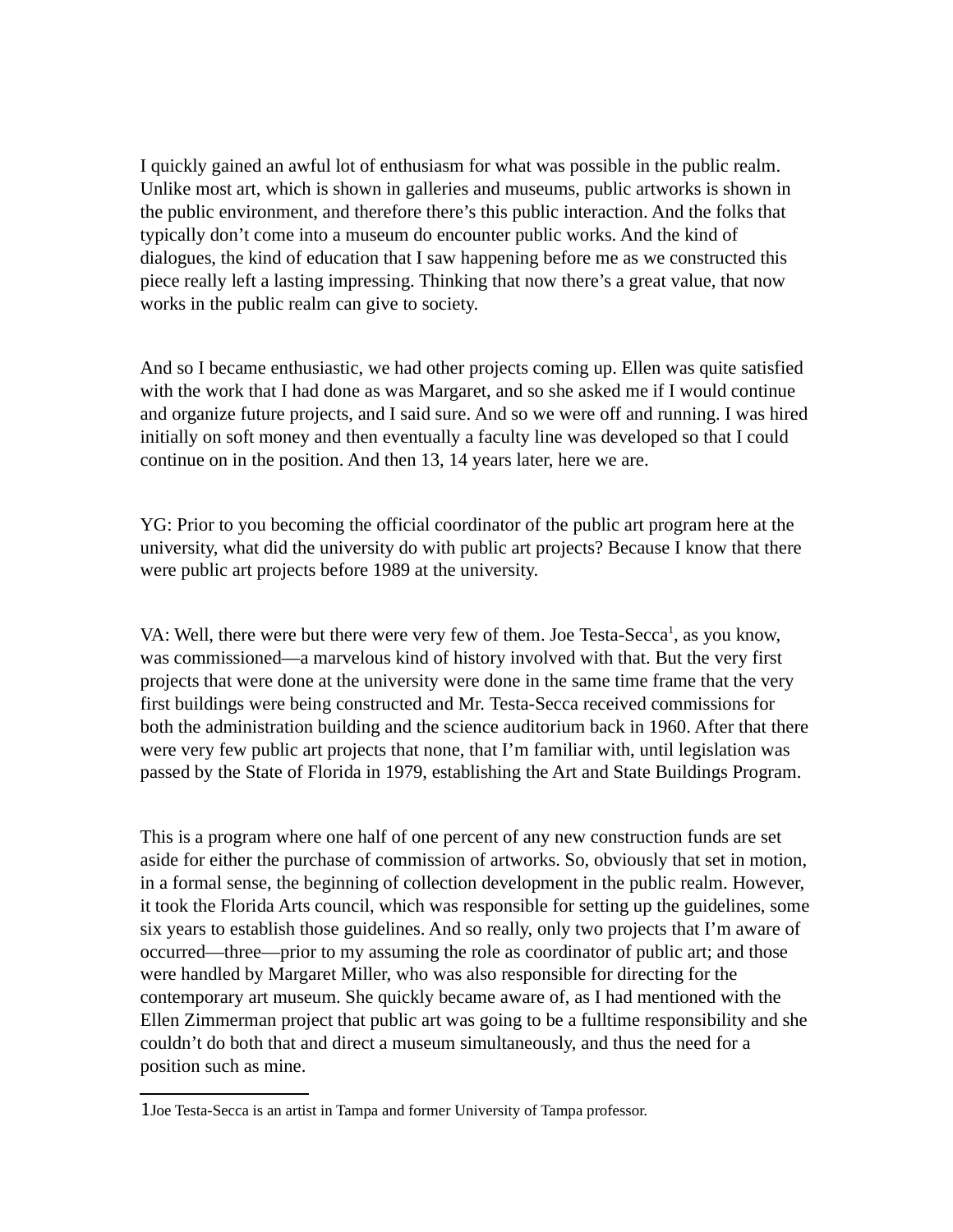YG: Why do you think—obviously there was becoming more of a need for somebody to take hold of these art projects. But why do you think that USF, maybe particularly in those early days, wanted public art on the campus?

VA: Well, I know that President Allen at one point in time said that the arts would be his football team. That he was a great supporter of culture and saw that culture would—in the arts—feed the environment that really we all come to expect from a university. And so my suspicion is that Dr. Allen had an awful lot to do with that. And then we were fortunate in that the early faculty members in the art department, people like Harrison Covington, who went on to become dean emeritus of the college, hired very early on and brought to the position great enthusiasm, great passion, great determination, and so developed a very significant program in the early '60s. So, that by the late '60s for instance, we have folks like Donald Saff<sup>[2](#page-5-0)</sup> founding an institution that's become an internationally renowned graphic studio.

Out of this sort of determination, passion, and desire to build a significant arts environment for the Tampa Campus. So, I think it's a culmination or a confluence of the energies of a president with a great vision, early faculty with both vision and enthusiasm and energy, and then good hires that built a very strong program.

YG: Has that mission changed? Is the university interested in putting up public art for different reasons today than it was in those early days?

VA: Well, I think, you know I talk about my first days as director or coordinator of the public art program as my stealth years. And by that I simply mean that really not a whole lot of folks were paying attention to what kinds of projects we were taking on. And what we were trying to do is to, again, work with the very best artists that were out in the world. And so we brought in people that had established major careers in the field of public art and took on very ambitious projects. Projects that, if we limited ourselves to that one half of one percent, would not have been possible.

I think here an important fact to insert is that we have a collection now valued at approximately 2.5 million dollars. Of that expenditure, 1.3 million has come from gifts from the private sector. So we've really maximized the dollars available for public art. And to do so early on was to kind of take a risk. To say, well, if we're going to do this

<span id="page-5-0"></span><sup>2</sup>Donald Jay Saff is an artist, art historian, educator, and lecturer, specializing in the fields of contemporary art in addition to American and English horology.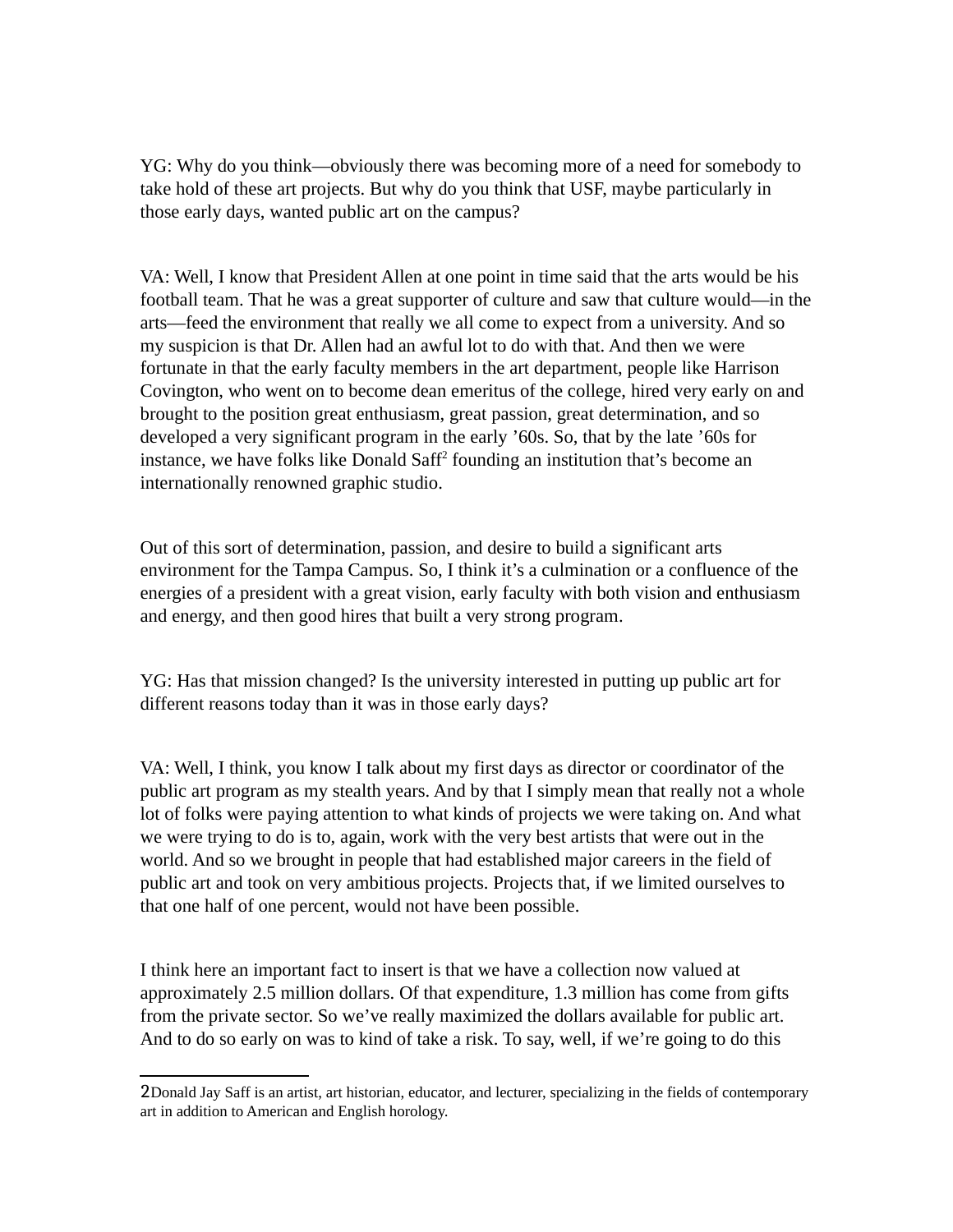let's do it right. And doing it right means that we're going to have to raise some additional funds. So let's select artists who can excite the community and take the chance that we get the monies necessary to build the project.

Now, obviously we couldn't build it without getting the money but we had already made an investment in time in these artists. We were fortunate in that the Tampa Bay area was extremely generous. We also developed other strategies that enabled us to expand the budgets of these projects. We used the intellectual resources of the university. It was a great treasure chest of individuals who contributed in kind gifts valued at tens of thousands of dollars. We talked to the architects for the facilities and planning, and also for the particular buildings. I said, "Look, you've got money for sidewalks, you've got money for lighting."

The artists could contribute these things. Perhaps we could take the money that's line itemed for those needs and put it in the public art projects. So, through a series of strategies and the generosity of the community, we were able to take on, as I said, very ambitious projects. When I now talk to my colleagues from around the country, and they are aware of the collection that we have because it's gained some national attention, and they realize what the budgets are for our startup for projects; they're astonished that we have the collection that we do.

So, again, I think a series of strategies, that willingness to carry on kind of the tradition started with President Allen, Harrison Covington, and others of, you know, pushing to be the very best we possibly could be. It has made it possible to develop the collection. Does the university build projects now for different reasons? Yes. The stealthy years are over. And in a real sense, the projects that we did, did come to the attention of the central administration. And they realized that they had in place now, gathering places, structures that really were having a very significant impact on the look and feel of the environment of the university and that these were places.

And often times the projects that we took on weren't just that. They weren't just objects, they were places that we were developing. And they were places that were being utilized by faculty, students, staff, visitors. They also realized that as any educator will, that a significant portion of education happens outside of the formal confines of the laboratory or the classroom. And we were providing places for those kinds of dialogues to occur and that kind of education to happen. And they weren't there. I mean, literally, when I came here I was impressed with the vast open spaces. I was also impressed with the fact that there wasn't a bench to sit on any place.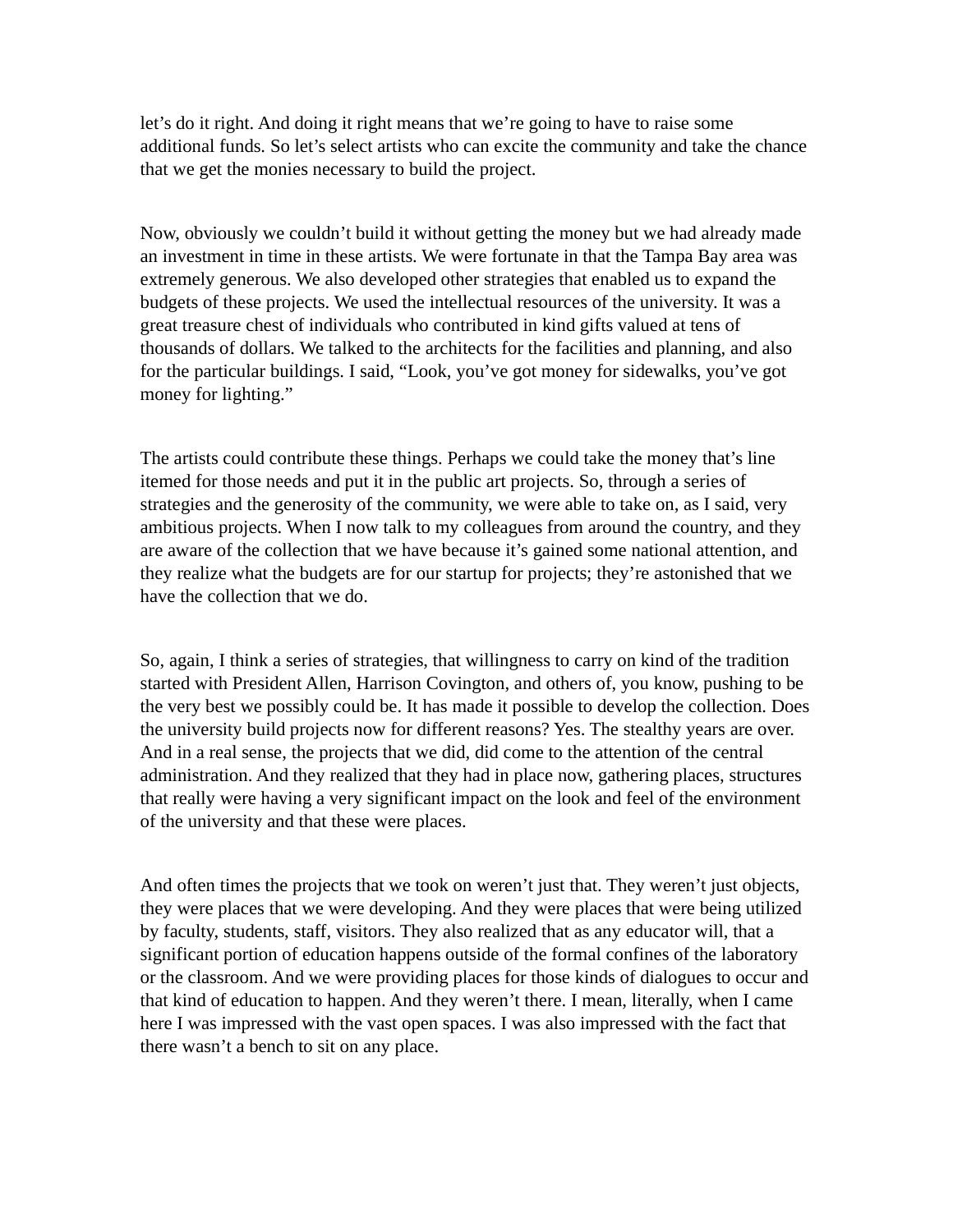You walked a mile and a half across this campus through, at that point in time, a fairly hot environment with little shade from trees and no place to sit down. No place to be on campus. So, the university's changed their, well, I don't know if they've changed but they've evolved a sense of what this place should be. And one of the things that I know they want is for students to spend more time on campus. We've been able to give to the university not only aesthetically important projects, but I think developed places that allow students to stay on campus. So, yeah, I think in a way it has changed. We've also become a research institute and much of what we do in the way of developing projects is very much engaged in the forefront of research in our respective field.

YG: You mentioned the idea that the public art program at the university is gaining—is nationally recognized as a significant collection. In terms of other universities, such as similar to our size, particularly in Florida, how are we doing? Are we ahead of the curve? Are we right where we should be? Or are we—I don't necessarily think it's a competition but how do we stack up to other universities?

VA: Well, we are ahead of the curve. Not to pat myself on the back because this has been the cause of many people, including a number of presidents at the university. One of the things that we did before anybody else was hire someone fulltime, myself, to administer the program. When the legislation forming the Art and State Buildings program was passed, it was passed in such a fashion that projects could be funded. But there was little or no money to administer the program. And also no money to maintain the projects once they were done.

As I mentioned, I was hired on soft money. Money, in other words, raised by the Contemporary Art Museum because Margaret Miller, the director, also a visionary, recognized that the potential for this program was great but it was going to require someone to put their full time energies into developing it. And so we really led the way in terms of having a full time administer for the public arts program. Even now, although other universities, the University of Florida, Florida State, to a limited degree, the University of Central Florida, has caught on. They've caught on from our model of having a full time administer—administrator.

Other than that, it would be a voluntary basis. And these projects take years to develop. It requires not only that the administrator serve as a liaison between the myriad of people that get involved in the project. Subcontractors, folks from facilities and planning, folks from physical plant, obviously finance and planning; all of those components come into a project. And if you think of an artist coming from another city, out of state, having to deal with 30 or 40 individuals embedded in our system. It's a daunting task.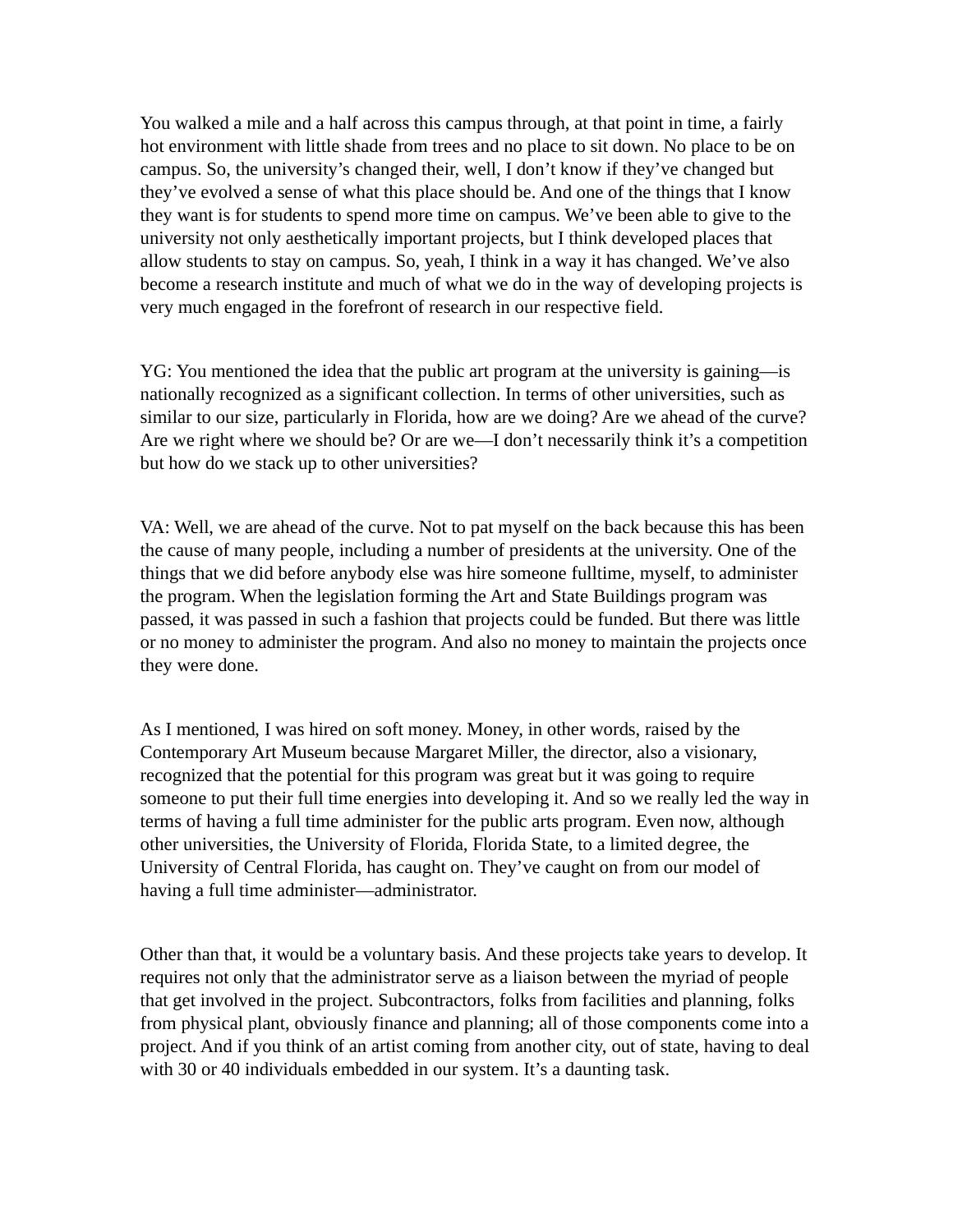Over time, obviously, an administrator can become familiar with who these folks are and how to get things done, and so that role has been critical. But even more so, the ability of an individual to devote fulltime attention to the artists' ideas, one of the differences between art in the public realm and, again, the sort of work that you might see in a museum and gallery is that when we select an artist, we don't give them a check and say, Do your thing. And we'll all sit back and be amazed. It's a dialog. It's a dialog between a selection committee that is carried on in between meetings, obviously by the administrative program. So, that dialog between the public and the artist is one of those things that distinguishes development of work in the public realm.

You need a fulltime person to do that. Different artists have different needs. Some of them need help in identifying subcontractors, some of them need sort of ongoing encouragement pulling the ideas, if you will, out. Others simply need support in the fashion of, they've got an awful lot of things to get done and they can't handle it all themselves. Can you assist them? Of course we can assist them. Then we find ways to do that. As I've mentioned, we've turned to the university's resources: students, faculty, and staff have been involved in these projects.

Well, an artist doesn't have time, living in New York City, to identify a Jack Robinson, professor emeritus from archeoastronomy who spent three years of time working with the artist, Nancy Holt, on the project Solar Rotary to make possible, but I do. And we can have a wonderful experience with those people because they're involved and because we get to know them so personally, but also they have a wonderful contribution to give to the program. All of that's made possible by having someone who can focus on issues like that. So, that has put us ahead of the curve, if you will, in the State of Florida.

YG: Before we talk a little bit about the particular projects in the public art program. I want to see if you can take me through the process of a single project from the beginning stages to the end. How do you find an artist? Really, from conception to placing the actual piece of work on the campus.

VA: Sure, the very first thing that happens, I get a copy of the project schedule for facilities and planning for new facilities, including budget and time of implementation, and when construction will begin, when the architects will be hired and so on and so forth. And over the course of the last decade we've evolved a system with the director of facilities and planning that when that information is available and when we see we have a project coming up, I will typically meet with the director of facilities and planning and say, What's the opportunities here from an architect's point of view? What possible sites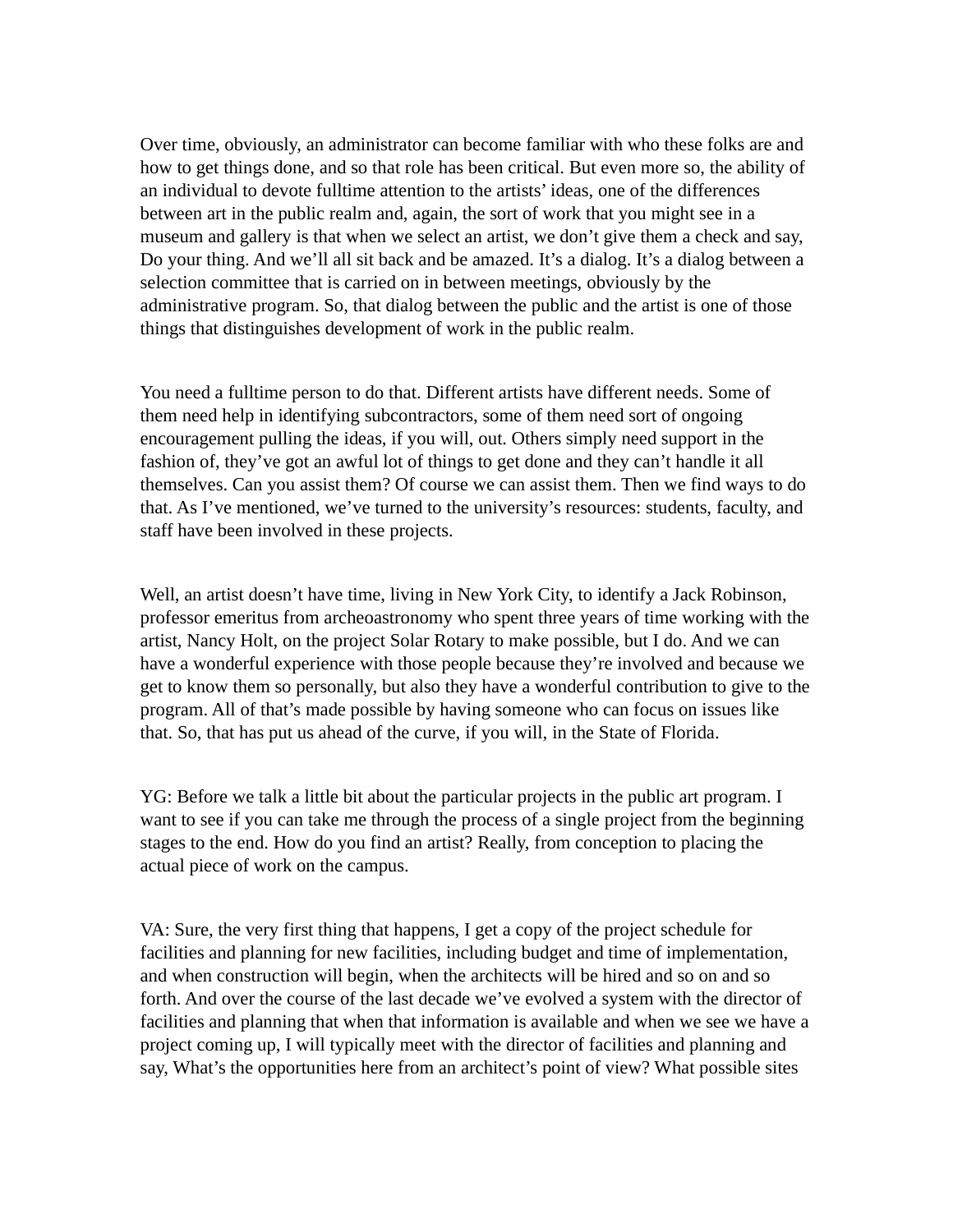might we be looking at? Obviously I have in mind the budget that we have going into it. And so I put the notion of opportunity together with budget and my wheels begin to turn.

Once that's happened we organize a committee, I organize a committee, and part of the organization of that committee is dictated by the guidelines that are produced by the program, or produced for the program by the Florida Arts Council. And it stipulates that certain individuals will be voting members of that committee. There are two art experts that I identify that will be voting members. The architect for the facility is a voting member, and an occupant is a voting member. The user agency representative, which is the role that I play on the projects, is also a voting member.

So, there are five of us who will vote. Well, that's fine but it isn't necessarily enough. There are other experts that really contribute to the project. One of those experts clearly is the director of facilities and planning. And so I always invite that individual to participate in the program. And under the years that Steven Giff was here, Steve came to every meeting that we had. We've now had a change in leadership in that position. Ron Hanke is the new director, and Barbara Donnely has assumed the role that Steve Giff had previously played.

Adrian Corter is the director of physical plant brings a wealth of information. And obviously is responsible for maintaining the university in the broadest sense. So, he is a real asset in our selection process and attends all meetings. He can help us identify a potential maintenance problem before we build it into the program. And so, again, an ex officio member for, non-voting, but very much contributing to the dialog, and it's a dialog we all hear. Sometimes, depending on the situation, a single occupant isn't enough. There may be a variety of faculty who have special interests. There might be students who have a special interest in the project we're going to undertake. So, we invite them to serve on the committee.

So, a committee is formed, bringing together all of these people. And the very first thing we do is that we decide what we're going to try to do with the project. We write a program, the same way that you would write a program if you were building a building. You know, do we want a fountain? Do we want a mural? Do we want an icon for a particular location? Do we want a garden? We make a description of what it is we want and then that's factored into the possible sites that are available and the size of the budget. And then another part of the equation comes into play. Where we're typically dealing with, as I said, the occupant is generally the head administrative official for the college that's getting the new facility. So, often times it's the dean or the someone that the dean has appointed in any rate. And we turn to that individual and say, Mhmm, we've got 37,000 dollars and our ambitions suggest we're trying to do something in the realm of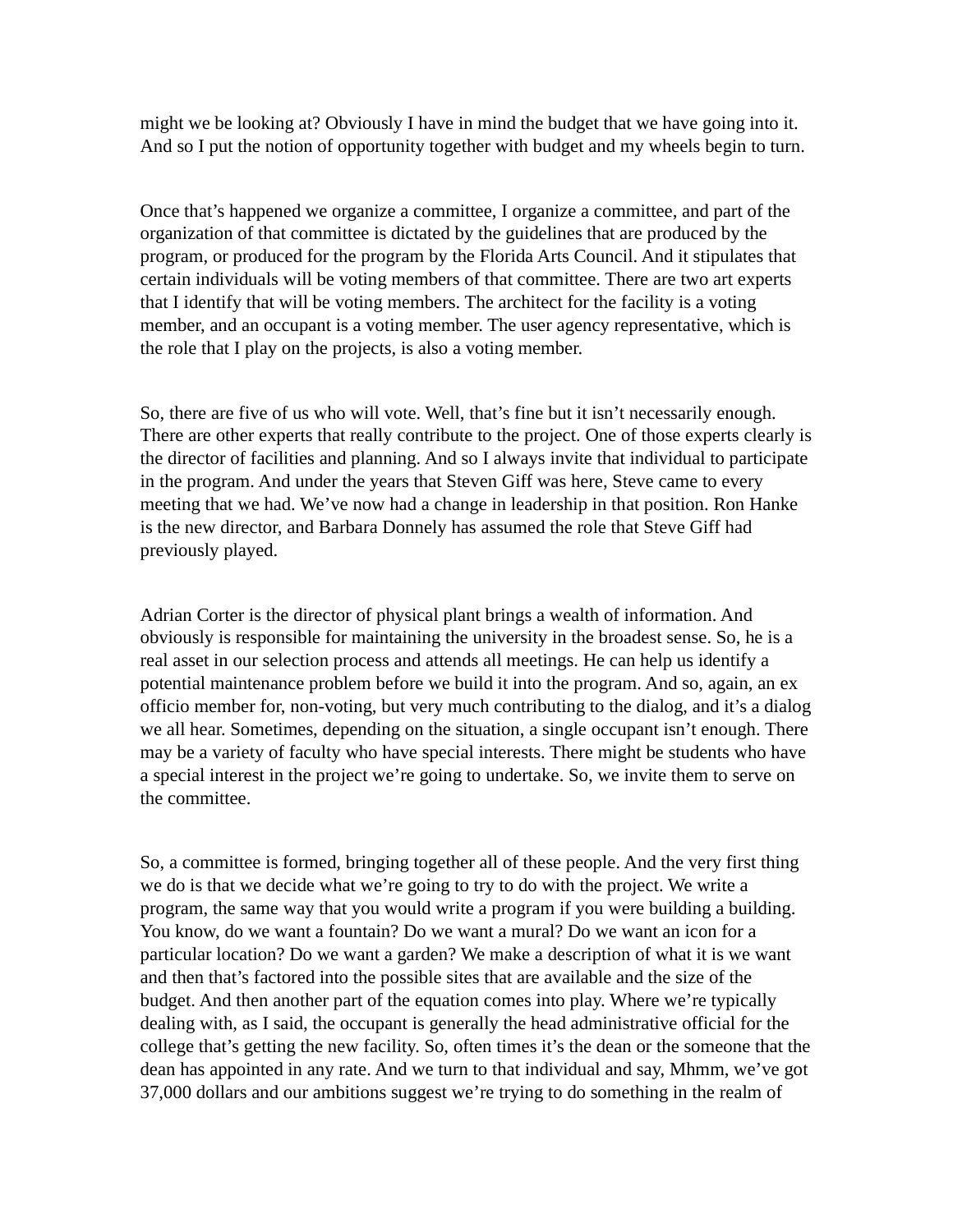100,000 or 150,000. This means fundraising. Are you willing to make this a priority in terms of identifying a potential donor to contribute to this project?

And the answer to that question is fundamental with where we go next, which is to identify potential artists. Obviously if you have 160,000 dollars versus 37,000, you can look at more established artists. And also the scale of the project can be grander and so on. But really, it's which list of artists you can go to. Now, I don't mean to say that in demeaning fashion at all because I am equally proud of the projects we have done with regional artists as I am with the projects we've done with internationally renowned artists. But it gives one an indication of where they can go.

The people who identify potential artists are myself and the two art experts on the committee. Occasionally the architect for the facility will contribute notions. That's the general approach, and what we do once we've decided on what group of artists we're going after. And of course, it's based, in part on what kind of project we're trying to do as well as the budget, we then began to identify potential candidates, first by name, and then eventually I contact these people. Have a phone conversation with them, I tell them about the project, the timeline, the budget, you know, what we're trying to accomplish and see whether or not they're interested. If they are, I have them send me slides, catalogs, videos, whatever information we can gather to help the committee and I become more familiar with the artist and we proceed to review that material in a meeting.

We select, then, in that review meeting from slides, a presentation that I make, we select three finalists, typically, and invite those finalists in for a kind of interview. We have them make a presentation of the work that they previously completed and talk to us about their sense of this project, how they might approach it. Based on that interview we select a finalist and enter into an agreement for the design of the project, eventually leading to the fabrication of the project. So it's a two-part agreement: design, development, fabrication, and instillation. Again, it models somewhat architectural model that one deals with when they're building permanent facilities but scaled down and worked in detail so that it works for again, the artist and the university.

YG: What is the average time length of a public art project from beginning to end?

VA: If I had to pick an average off the top of my head I would say three years. Some have been done in a shorter timeframe, some have taken longer. We've worked as long as four, five years on projects. Quickest we've ever done a project, there are smaller budgets that maybe we're commissioning a painting that maybe we'd complete that in a year. There's a good reason for the time frame. Part of it is the selection process that I've just run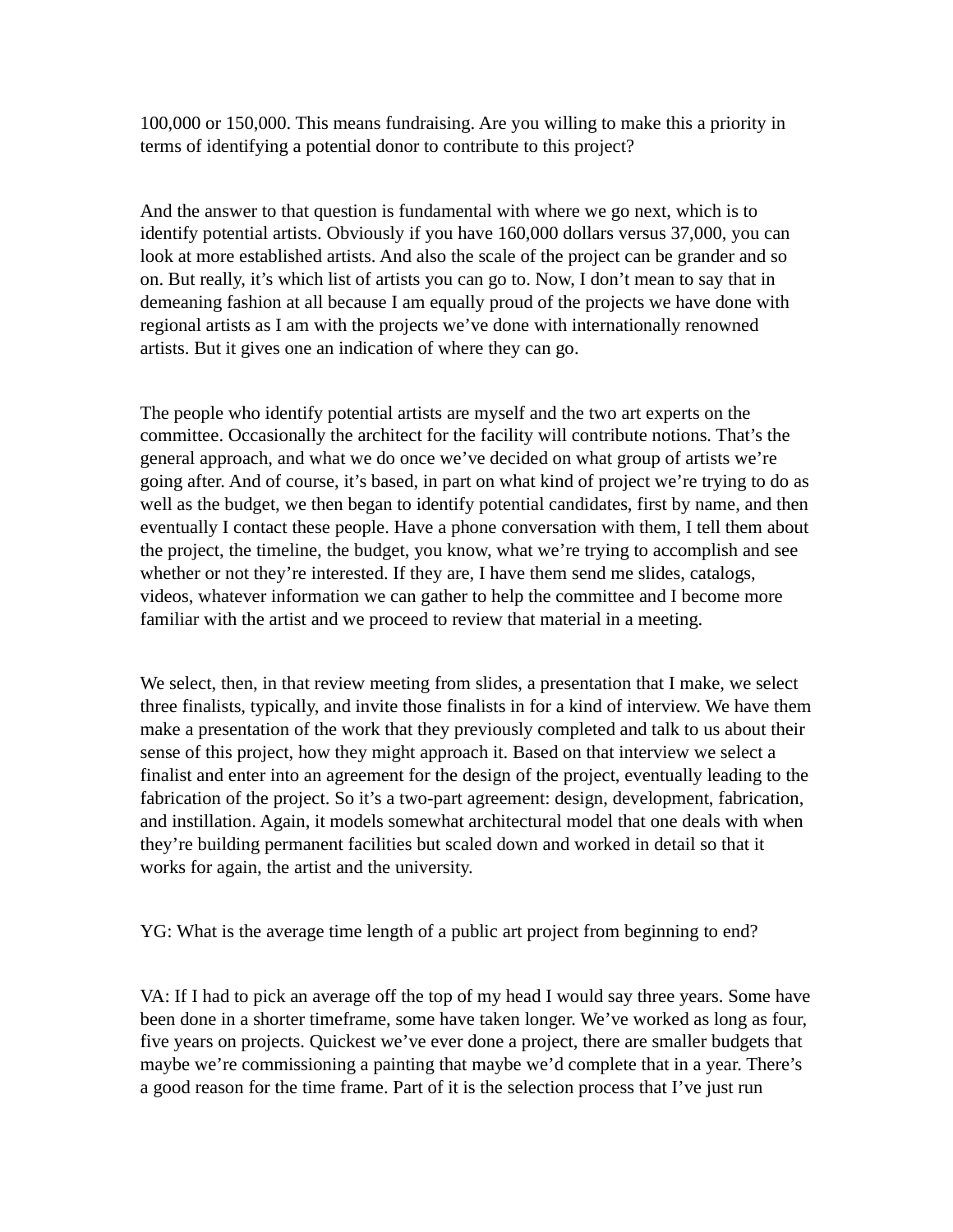through for you. But to kind of abbreviate an abbreviated fashion said, okay, we have a design development process. Well, that's another whole set of steps that's built in for very good reasons.

We want the artists to create projects that are site specific, site responsive, site sensitive. All those words slightly difference nuance in meaning but they all get back to the fact that what we're asking artists to do is to not dream something up in their studio without ever having seen the university or understand the college that it's being built for, the audience that will come to enjoy it or the history of this place, we want them to mine the history of the university, come to an understanding of what that site is in the broadest sense of the word. Not just the physical location but what it is in terms of discipline, what it is in terms of the history of that discipline, who the individuals are that are not only students but also faculty, if they're doing research, what that research is.

From this, amazingly, ideas, images emerge. Often times the artist is meeting with, let's say it's a science center, a group of scientists doing research. I could give you an example. Over in St. Petersburg campus, Ned Smythe<sup>[3](#page-11-0)</sup> did a project called *Our Shadow* based on the black dragon fish that lives a mile deep in the water and has this capacity to illuminate itself through a photochemical process. At that depth there's virtually no light, so it's lighting up the edges of its body, almost like neon light, to attract bait that it consumes. Well, this fish can't be brought up alive because the pressure changes from that depth to the surface would be such that it would crush the fish.

A researcher for the Knight Oceanographic Research Center was often doing research in the deep trenches in the Pacific, came into Peter Betzer's office, Dr. Betzer's office, the director of the center, the same time that I was there with the artist Ned Smythe. Ned was talking to the other scientists about what visuals come out of their images and he said, "I've got it!" Walking into the office holding up this videotape. He says, "Got it?" "What is it?" He said, "We've got a videotape of *idiocanthus paschola*, the black dragon fish." And he put it into the VCR and up pops this amazing fish.

Well, that fish becomes the core of the project that Ned does for the Knight Oceanographic Center lobby on a wall. 28 feet long, 8 feet high, and it's a mosaic on a cement surface on an Italian tile embedded with gold. He replicates the vision of the black dragon fish as you've seen on that photograph. It's accompanied by other elements; a, what he calls a seabed, a seeding area made from coral in a series of columns that rise up from the floor of the lobby. Again, utilizing coral, which of course, has the history of

<span id="page-11-0"></span><sup>3</sup>In St. Petersburg in 1994, Ned Smythe created the keystone sculpture and Venetian gold-tile mosaic *Our*  Shadow in the newly built Knight Oceanographic Institute.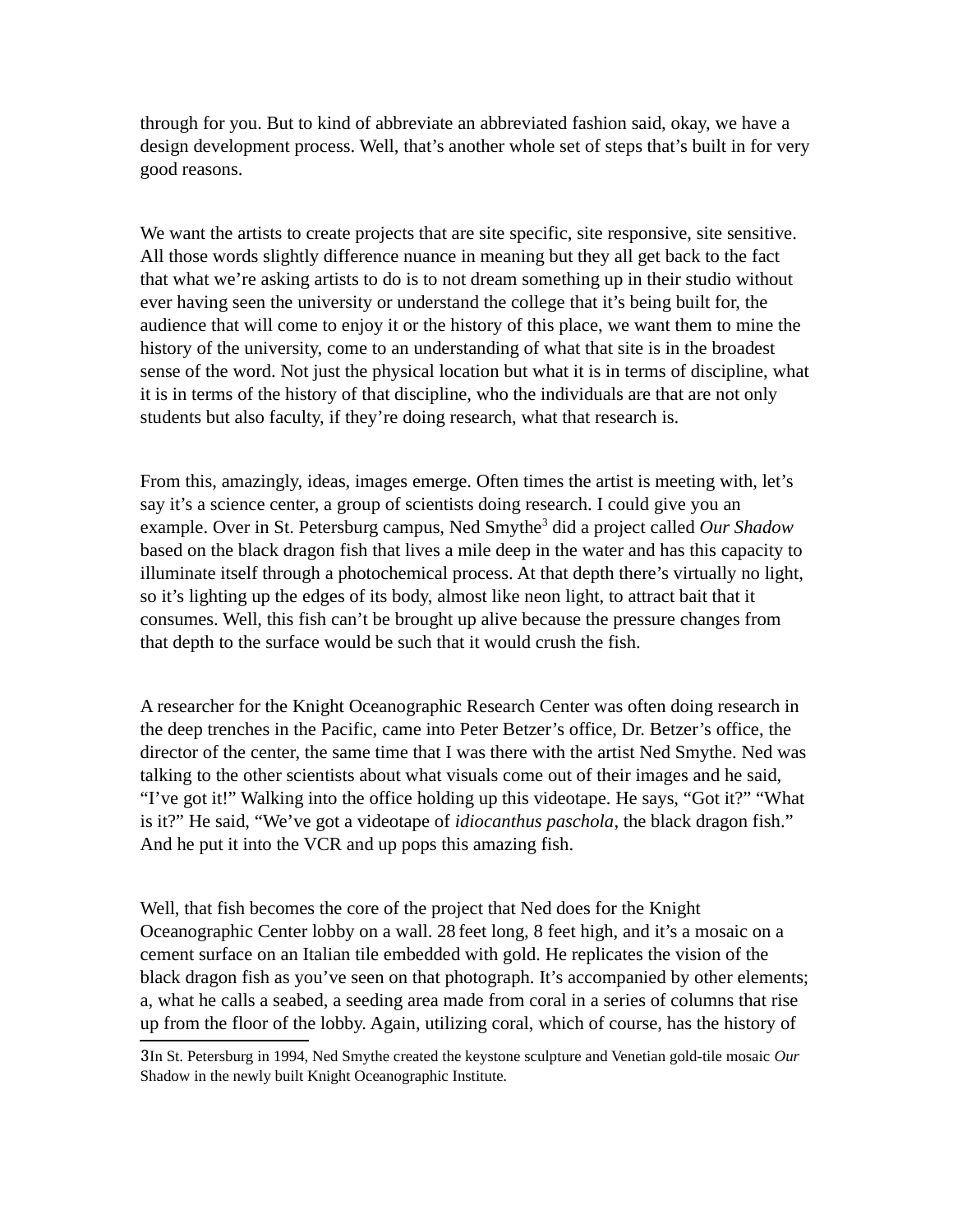sea life embedded in it, to make a project that announces to the visitor at the Knight Oceanographic Center what it's about. And it kind of opens the door, if you will, for the visitor, the student, the faculty as they enter into that facility. A wonderful kind of merging of the site, in the broadest sense, and the artists' vision. It's this kind of phenomenon that continues to leave me very enthusiastic about what's possible, what's you know, public art.

YG: I want to move on to some of the specific projects.

VA: Sure.

YG: And in preparing for this interview and looking in old Oracle's, we came across the idea of *the Picasso*. If you could enlighten us a little bit about *the Picasso* because I know there is no Picasso art on campus, so, if you could talk about that.

VA: Sure. In 1971, '72, somewhere in that timeframe, Pablo Picasso gave to the University of South Florida the rights to build one of his metal maquettes. A piece called *Bust of a Woman*. And he gave those rights to the university promising to take no fee, but with the stipulation that Carl Nesjar, a Norwegian sculptor who would introduce Picasso to a means by which large scale sculptures could be created utilizing cement. The stipulation was that Mr. Nesjar would have to supervise the construction of the piece.

So, the university was very enthusiastic about the chance to build something that obviously would bring instant recognition, and planning as they were in that time frame, a major art center, decided to build a Picasso in conjunction with this arts center. I remember the date, 1972, '73 and if you're familiar with the history of the country at that point and time you realize we were experiencing a tremendous economic decline because of the gas crisis. People were in long lines waiting to get five dollars worth of gas, so on and so forth. And so the economy suffered.

Obviously, to build this project and to build the arts center would require that kind of generosity that I mentioned earlier, because at that point in time there was no art in state buildings funding. And so the funds to build the project, which at that point in time amounted to about \$500,000 had to be raised. We couldn't raise the funds. We did however do a number of things in that timeframe—the university did, that would eventually come to the surface in the early '90s. One of the things we did was an engineering study done by Griner Engineering by an individual who was hired as an engineer at the time, James Sawyer. He went by the name Tom Sawyer, like the connection to the literature.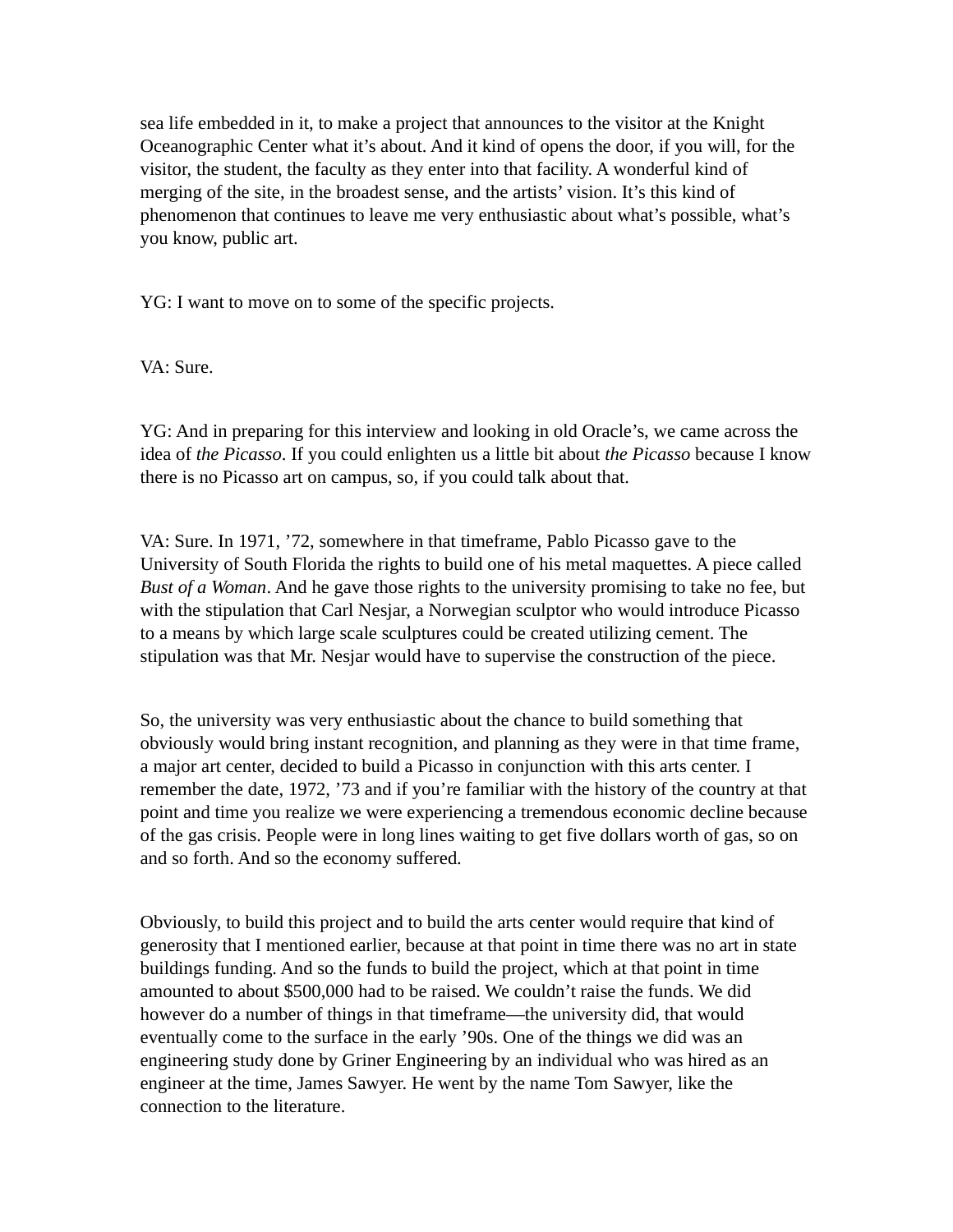At any rate, they created a series of maquettes. They obviously engaged Carl Nesjar in the discussion, and they created an engineering study for this project that was to be at that point in time, they were going to build it at 102 feet. It would have been large enough to have been seen from interstate 275 and would have obviously been a dominant structure on campus. Couldn't raise the money, didn't build it, and the files were gathered and actually archived in the galleries that eventually would become the contemporary art museum. In 1992, '93, somewhere thereabouts, Dr. Frank Borkowski was president of the university at the time.

I guess must have seen some of these old Oracles also because he approached Margaret Miller, and Margaret eventually myself with the possibility of reinvestigating the building of the Picasso. And we did that. One of the first things I did was to read the old files and, again, get an understanding of the folks involved and saw the name Tom Sawyer. And so I called Griner on the off chance that he was still employed there since he had so much early information, or information from the early effort, and he was. And he said, "Come on down."

You know, I thought I was going down to meet with an engineer and I ended up meeting with the president of the company, who never told me he was the president of the company, he just said, "Come on down." And anyway, he was very enthusiastic and agreed to support again the project and provide certain in-kind gifts, but we still were going to need significant funds. We also would need Carl Nesjar involved. So, we contacted him, Carl, as I mentioned, lives in Norway, and we invited him to come to the campus and work with us in terms of what it would take and where it might be sited and so on. So, we ended up doing a study that sighted the project adjacent to the Lifsey house, the president's home, that was under design and development at that point and time.

And then we still, obviously had the biggest hurdle to overcome, which, again, was funding. And so Margaret Millet led a group that went to Spain to talk with a number of foundations, obviously Picasso having been born in Spain is honored there in a number of ways, including foundations to support the use of his work and images. The visit was made and we had the possibility of some funding but we were looking at 1.5 million dollars. At this point in time my research had continued. One of the folks that I talked to was William Ruben, who had been the director of the Museum of Modern Art and shown the maquette for our bust back in the '60s.

And I asked for his input and he actually discouraged us. He said, "You know, Picasso—" at this point in time, Picasso died in the mid '70s. Had been dead for, obviously, a number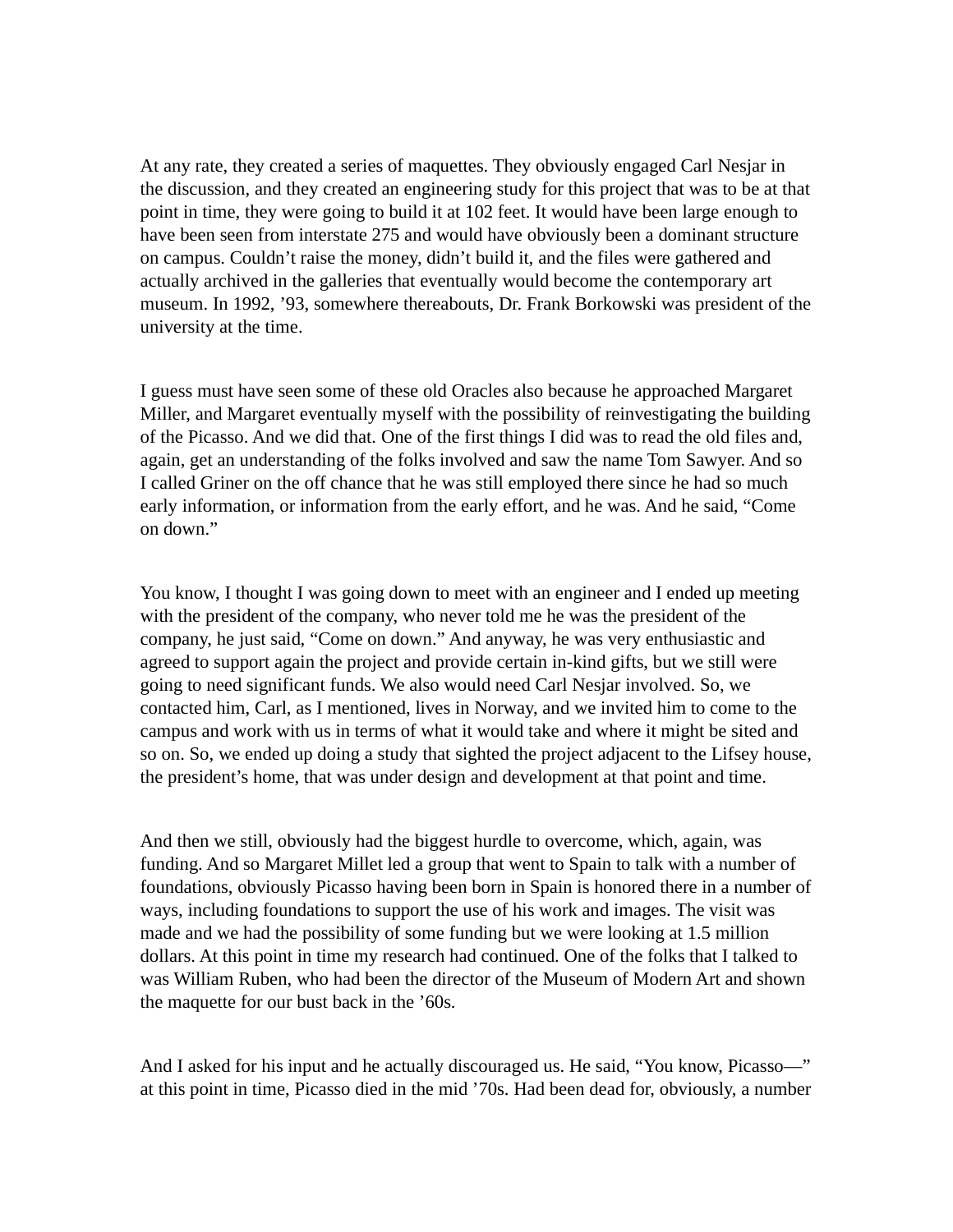of years and to build a project that many years after his death might not be something that would end up garnering an awful lot of respect. Even though Picasso gave us the right, and even though Nesjar was still alive, he felt queasy about that idea and shared that sense of concern with me. Another even occurred in that same timeframe. Claude Picasso, who's Picasso's son, now living in Paris, contacted the university and was asking for a fee if we were to decide to build this project.

Now Pablo obviously didn't ask for any money but his son wanted some sort of finances to exchange hands if we were going to build it. And asked us to cease and desist on any further efforts until those arrangements were made. The culmination of Claude Picasso's request and the response from the art world, really in the form of William Ruben's comments, plus the difficulty of raising those kinds of funds and the consequences of spending those kinds of funds, that's an awful lot of money to spend on the arts. All three of those things came together to convince the president that we better not continue to pursue this project. And so, that's the history of the Picasso as it stands today.

YG: I would like to talk next about the Solar Rotary project. It seems to be a very popular place for students to hang out, if you will. I passed by it all the time. Can you talk a little bit about the unique features of it? Sort of give us a little description about the Solar Rotary project?

VA: Sure. Sure, it's a project by Nancy Holt, who was one of those artists who we, in the stealth years, identified and decided we would go after this very ambitious project. I think we had at the time 43,000 dollars to do the project. Eventually the project would cost a little over 100,000. So, Nancy agreed to take it on, designed Solar Rotary as we know it today, and then told us what it would take to actually get it built. And we realized he had a significant funding need. It coincided, the design of Solar Rotary, with the  $100<sup>th</sup>$ anniversary of the *Tampa Tribune*. And so working with folks from development, we made an approach to the *Tribune* and they agreed to give us 57,000 dollars.

In return we—and it's really the first time we did it. We realized that's more than 50% of the budget, let's give them a naming opportunity. So, Solar Rotary, there's a plaque there that credits the artist and provides the title. But there's a second plaque there that identifies the site as the *Tampa Tribune* plaza. So, we had the funds to build it. The piece itself is an amazing piece. It functions as a henge. Meaning that, like Stonehenge, it utilizes the movement of the Sun, *vis a vie* a particular spot on Earth, to mark certain events.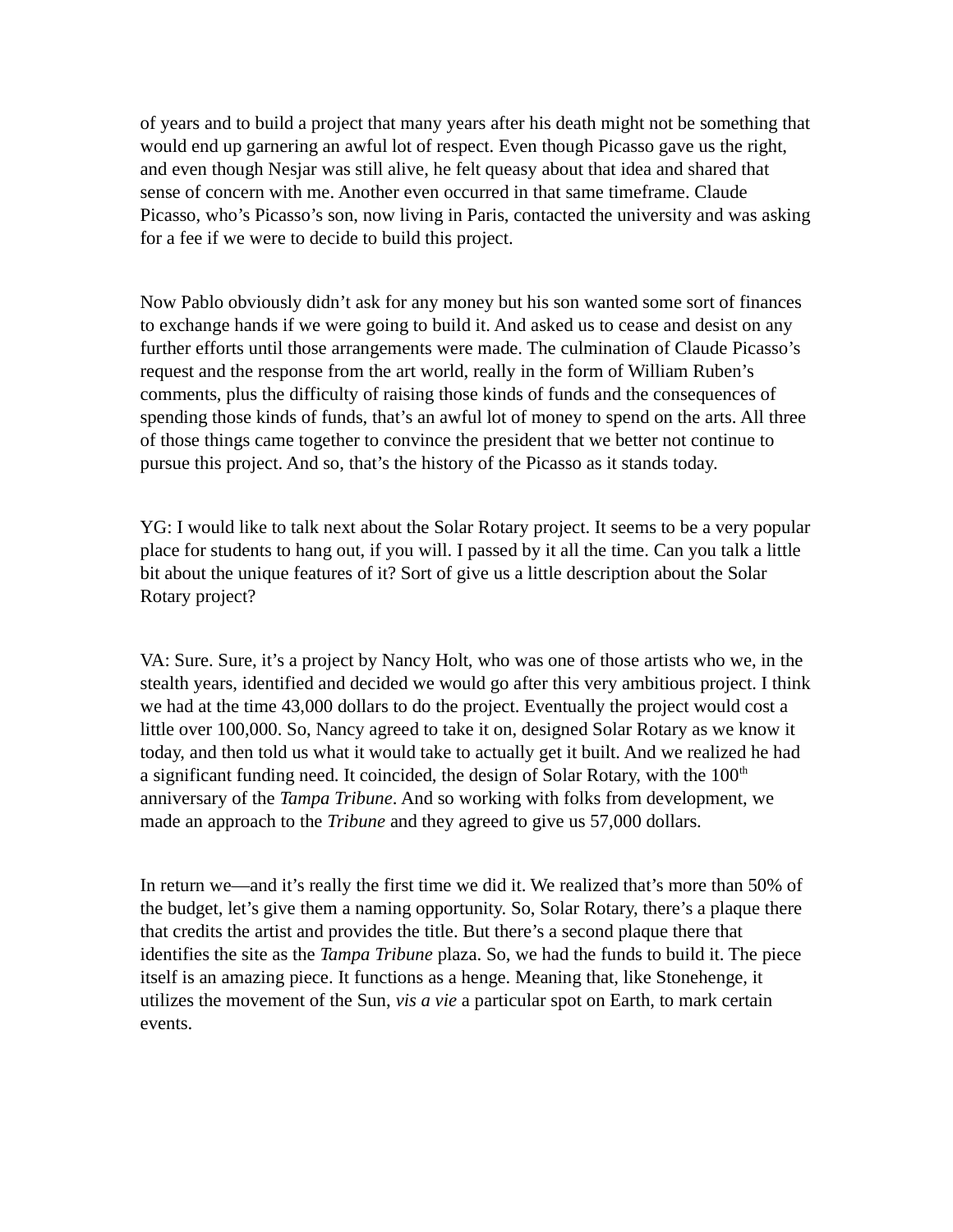There are five historic dates associated with the State of Florida that are marked in plaques, 12 inch bronzed plaques in the ground plain. And these plaques each mentioned the historic date. The date, for instance, that Ponce de Leon sighted Florida. I believe it's March 27<sup>th</sup>. Each year on March 27<sup>th</sup>, at a time specific, 12:17 PM, the plaque is perfectly surrounded by a shadow cast from the structure itself. There is a, in the center of the Solar Rotary, 20 feet above ground plain, there is a circular form created by using the materials that the piece was built out of, a 5 5/16 inch diameter pipe that's held aloft and causes a circular shadow to be cast on the ground plank. Well, that circular shadow perfectly centers the plot in such a fashion that the shadows cast from the horizontal poles are precisely equidistance on either side of the circular shadow.

All of this was critical to the artists and critical to the project. I mentioned professor emeritus Jack Robinson and his role in wanting to calculate where a shadow will fall at a specific time on a specific date at a specific site. That was three years of research and development that was required. We worked with Jack to do the calculations, we worked with graduate students from engineering to do measurements down to a tolerance of  $1/128<sup>th</sup>$  of an inch for any placement of any part of that sculpture so that the piece would in fact function in the atomic moment that it was predicted to function in. Then the piece had to be built to exact intolerances. No dimension of the piece could be off by anything more than a quarter of an inch in any direction; vertical, horizontal, distance from the ground plan, etc. or the piece simply wouldn't function.

In fact, works, and we've checked this to the atomic moment, and so, on these occasions, let's just say five plaques, and local apparent noon on the day of the summer solstice, these solar events occur where in alignment, a very precise alignment is visible to the viewer, provided it's a sunny day. If you recall this year, a week ago Saturday, was summer solstice and we were having an awful lot of rain. However, the sun's movement through the sky slows down just a bit around solstice. And so you can see it a few days before, a few days after. Now it's not exact. It's off a little bit to the north or a little bit to the south but it's pretty darn close, too.

So, we had the opportunity, my assistant and I, to go visit the sight this last Monday at local apparent noon. Which here, by the way occurs between 1:31 and 1:32 PM. That's a calculation of where we are on longitudally, and of course, the fact that we're in daylight savings time. So, clocks move ahead an hour. We're on the western edge of the Eastern Time Zone. So, apparent noon, local apparent noon occurs between 1:31 and 1:32 PM for the day of summer solstice. We went there the other day at that time and, sure enough, our shadow was there to kind of celebrate the solstice.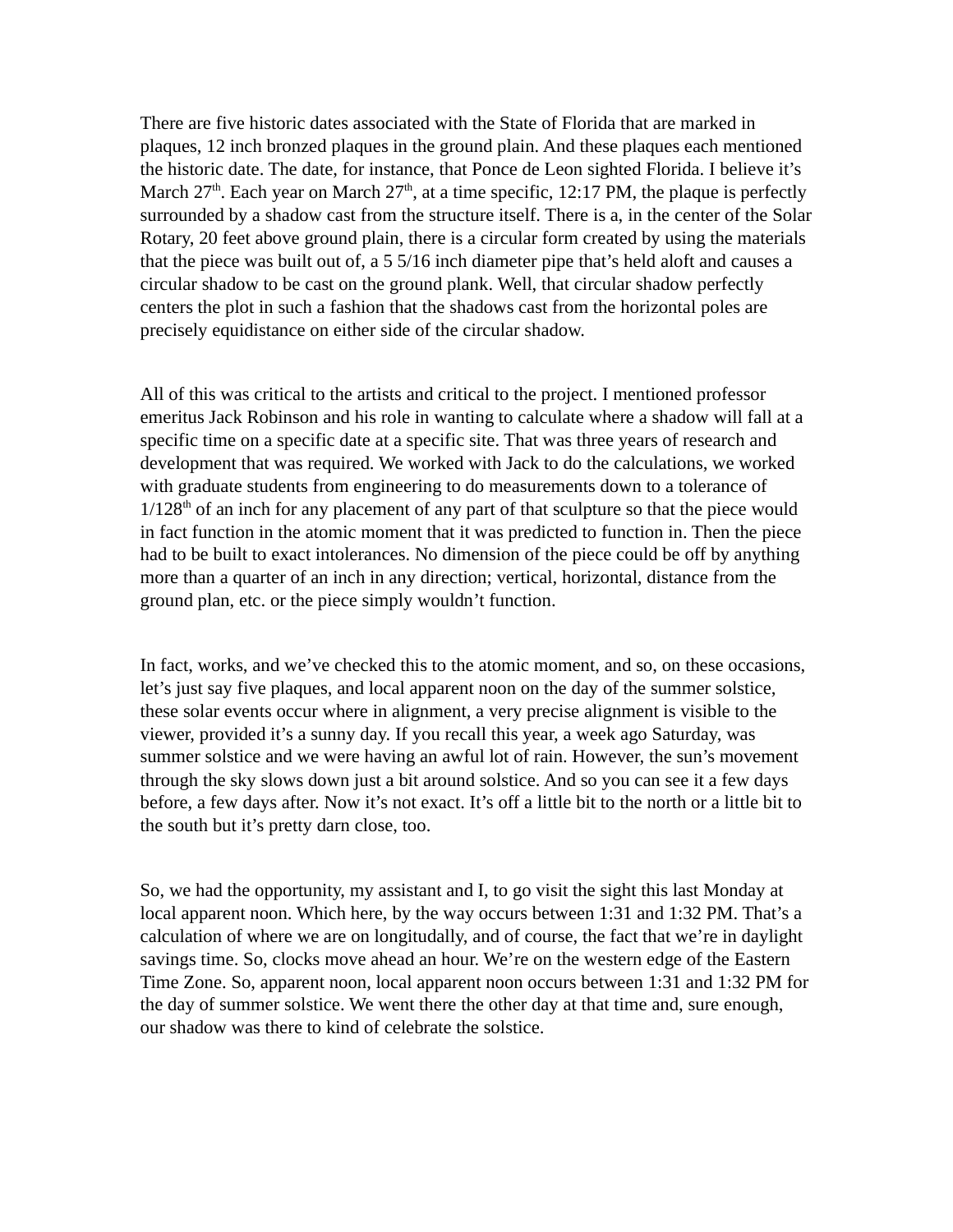YG: *It All Heals Up*, which is a current, or 2002 public art project; could you talk about that?

VA: Yeah. That was a project done by—I mentioned Jim Rosenquist and his ongoing relationship with the university. And actually being one of the reasons that I first came here back in 1976. Recently the university built with the assistance of All Children's Hospital, a brand new pediatrics research facility for the St. Petersburg campus. This new facility that brought into the university some of the leading scientists and doctors working on diseases that afflict children, and they would be housed in this new research facility designed in part by the local architectural firm, Albert Alphonzo, who had done a number of wonderful buildings.

In this particular building, they were creating a five-story structure that had one wall, approximately 40 feet wide, five stories high, solid brick. He gave us an opportunity for a site that was rather unusual. The wall seemed to beg to have something on it and the something on it as it turns out is a giant Band-Aid. A 40 feet long, 10 feet wide, designed and then painted by James Rosenquist as a gift to the university. Again, generosity plays such a big role in what we're able to do, and here we had that—it's funny, a lot of our budgets are in the thirties, this one happened to be 37,000 dollars. And so, as we sat together as a group, the selection committee said, Gee, you know, it'd be really wonderful if we could do a major project for that wall but that's going to involve an artist who can work in that scale and it's an image that will be present in downtown St. Petersburg. We really need a top-notch artist and this isn't a very big budget. What do you think?

And Margaret Miller, actually, was one of the art experts serving on that committee, as was Peter Pho, who is the curator for our collection, and myself. And we all sort of sat around and Peter finally suggested, "You know, maybe we could ask James Rosenquist if he would kind of contribute his services." And I thought, Gee, that's an idea. Jim has a great affinity for children and particularly is concerned about children who suffer from various illnesses. And so I called Jim and I asked him, and about a year later, after I sent him a brick for the building, he wanted to know what color that brick was. It was very important to his decision to do this project.

But after he got a sample of the brick for the building, he said, "Yeah, I'll do it. And I'll do it for free." The reason he wanted that brick is the Band-Aid, it's almost like being peeled up from the skin of the building. And so he saw the brick as a metaphor for human skin. He wanted a brick that would reference a diverse group of races. And so it couldn't be sort of a bright white or a sort of pinkish brick. It needed to be something that could suggest white, African, American Indian, a myriad of races. And it was the right color. And so Jim agreed to do the project. He designed a project that was more than the budget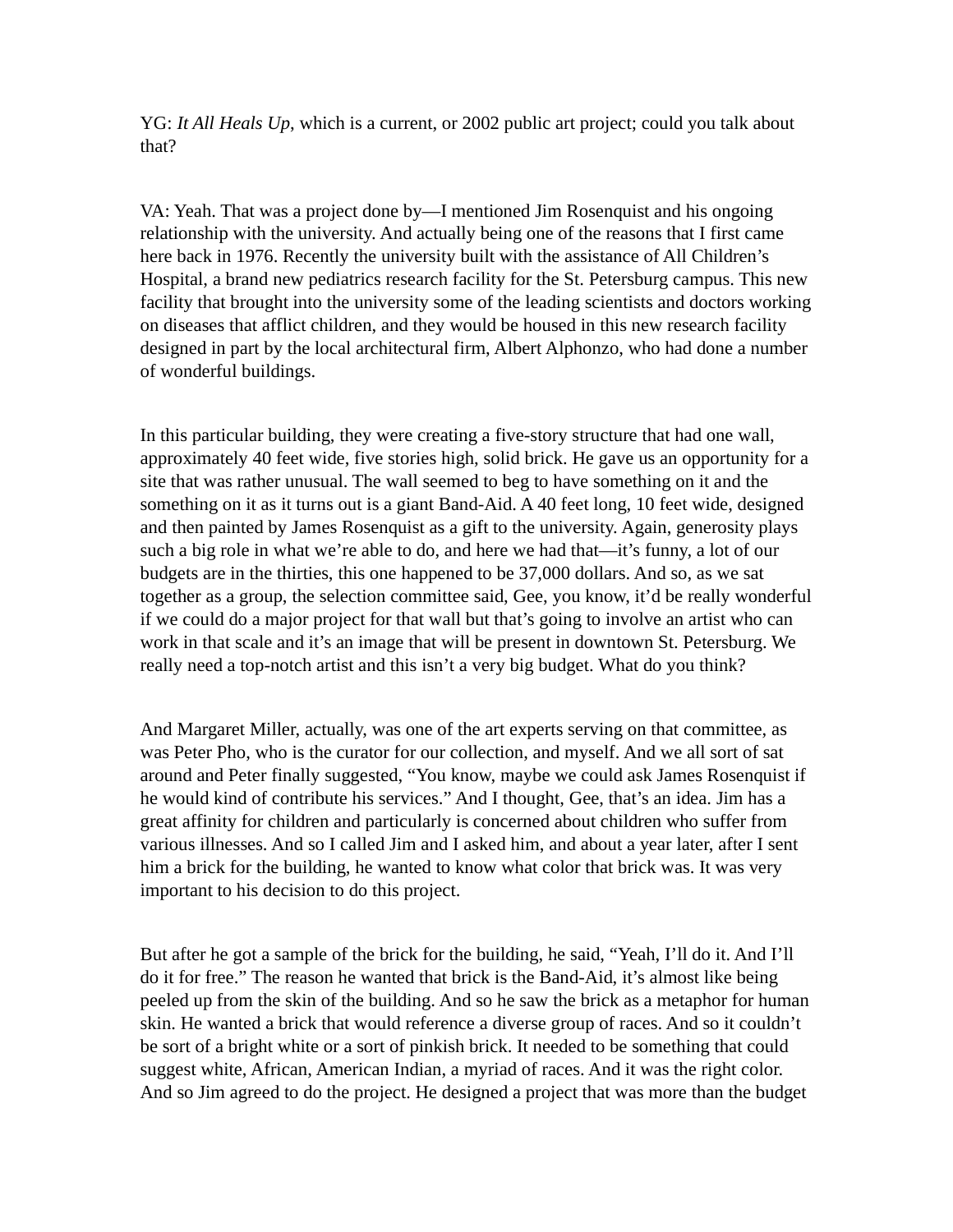that we had. Even though he wasn't taking any money, we still needed to build it and it was going to exceed the budget.

I turned to Dennis Sexon, who was president of the All Children's Hospital Foundation at the time and who obviously does fundraising for them. He said, "Dennis, we're going to need significant additional dollars." He said, "What do you think?" I said, "Somewhere in the vicinity of 100,000. And we haven't checked it all out yet but that's probably what it would take." He said, "I think I could help you out with that. I'll make some calls." 24 hours later I get a call from saying, "Look, you know, I used to play little league baseball with this guy and he's agreed to donate 100,000 dollars to the project. The guy is Raymond James from Raymond James financial institution. And they contributed 100,000, which enabled us to build the project and to set up an endowment that will maintain the project in perpetuity.

So, the idea of the Band-Aid that Jim had was, he wanted, he was a pop artist, so his work derives from popular culture. He wanted an image on the building that would immediately let children know as they go by that this place is about them. It's for them and about them. And a kid's Band-Aid that's sort of a bright, decorative, Band-Aid, something all kids relate to. Jim has children and he talked about occasionally putting Band-Aids on his kids' finger, even though there wasn't anything wrong there; just because it made them feel better. And so he felt that if we put a Band-Aid up there that was brightly decorated like a kid's Band-Aid, that kids would understand.

The day we were installing it I had the opportunity to watch a group of kids go on by with their mom who immediately looked up and said, "Mom! Mom, look! A giant Band-Aid!" This is for us. Jim's there, Jim Rosenquist is there, taking this in with just this wonderful smile. So, again, one feels so strongly about projects when you're that closely involved but with good reason. To see the effect that this has, again, in the public realm is always something that kind of keeps you going, and not just myself but the others that are involved.

YG: Just a couple more questions.

VA: Sure.

YG: I would love to get to every public art project but unfortunately we can't. What projects would you like to talk about that are significant or special to you or to the university or to some other regional campuses?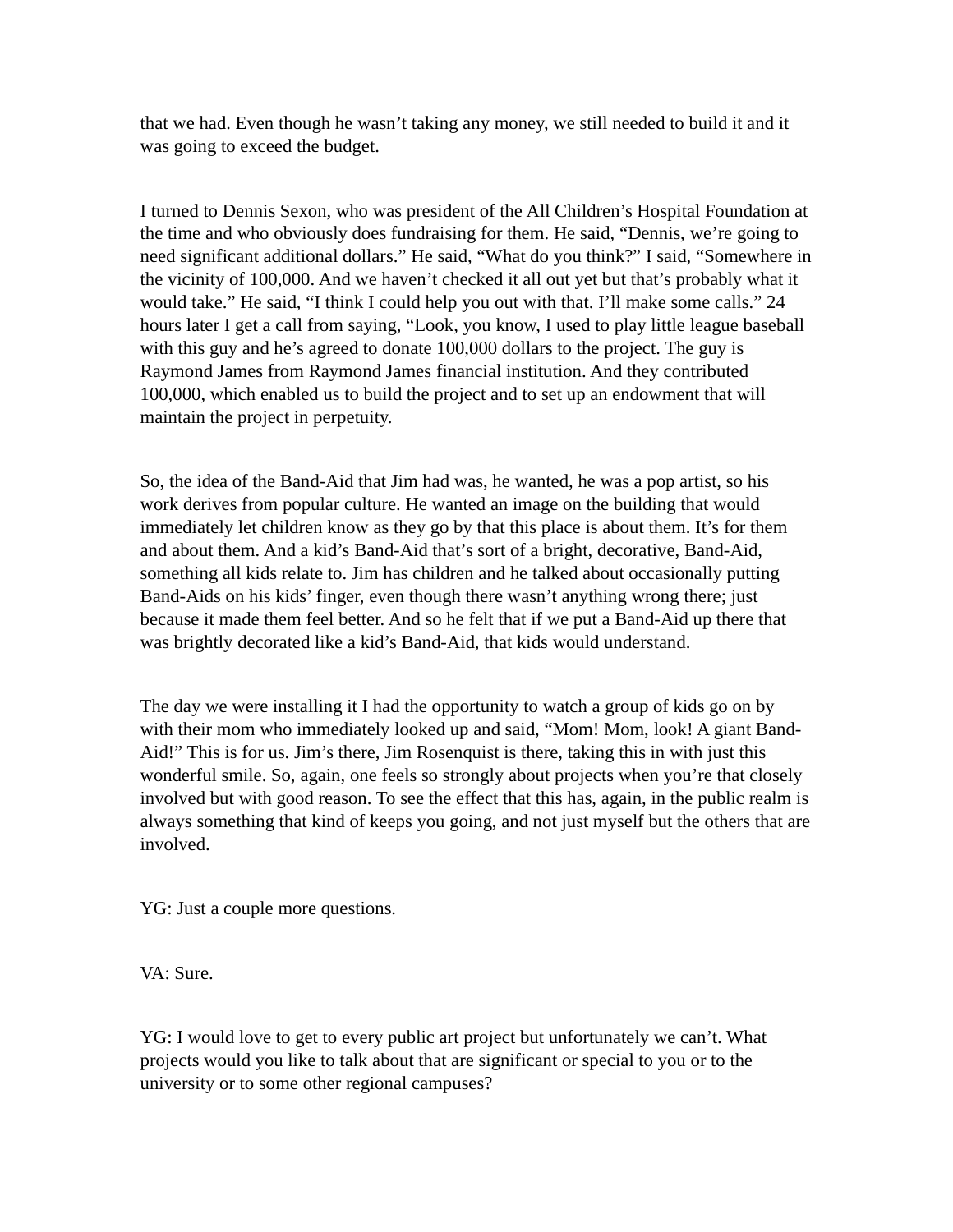VA: Oh boy. That's always a tough question. Each project in its own way holds special memories for me. There are clearly projects that have had a larger impact. They're larger in scale, they simply assume a greater role within the university. One of those projects is a piece that we did with a San Francisco based artist, Doug Hollis, called *Unspecific Gravity*. It is typical to what we try to do in terms of creating a project that is for and about a discipline.

In this particular case, *Unspecific Gravity*, makes reference to the fact that water is used as a measurement for specific gravity. This piece is about water, it's about molecular structures. Doug created on a one acre site, a garden with a significant contribution, again, from a local contributor, Time Warner Communications, that functions as a gathering place, as a place where elements of science are reflected in the fountain, which is made up of a series of stainless steel columns holding aloft molecular models of the H2O molecule, with seats that take the form of a hemispherical shape.

And atom split in half if you will, embedded in the surface of these seats, the electronic structure of the 11 most common elements, brass embedded in terrazzo to make this expression. So, the electron, proton, neutron, the symbol for the element, also included in the terrazzo seats. Drip line areas; something as simple as a cushioning for the laurel oak trees around that site that enable them to weather the conditions in Florida and the foot traffic. Foot traffic, we put an amazing amount of pressure on our heels. And just walking across the roots of trees, we'll eventually damage and kill those trees, so we put in these drip line areas made of p-rock that actually cushions the footfall of the visitors to this sight. We took the desire lines that people dug in. The kind of worn areas in the landscape where people want to cross, and made those pathways.

So, preventing erosion, allowing for this garden like look. So, Doug Hollis' *Unspecific Gravity* is certainly one of those. Tim Rollins' *KoS*, the project that they did for the College of Education. *KoS* referring to the Kids of Survival, a group of 11 students that Tim began working with in the 1980s as a teacher. Students couldn't read and Tim was hired to teach them to read through the intervention of art. This took place in Middle School 52 in the South Bronx.

Tim went there, realized that one of the things that he could do so that they became enthusiastic about reading is to read to them. And he read the classics. And he read the classics with the understanding that they would have this assignment. They would first understand what he was saying, they, second, would interpret what was being said by the literature, and finally, here's the carrot, they got to express what was being said in the great literature in the form of paintings.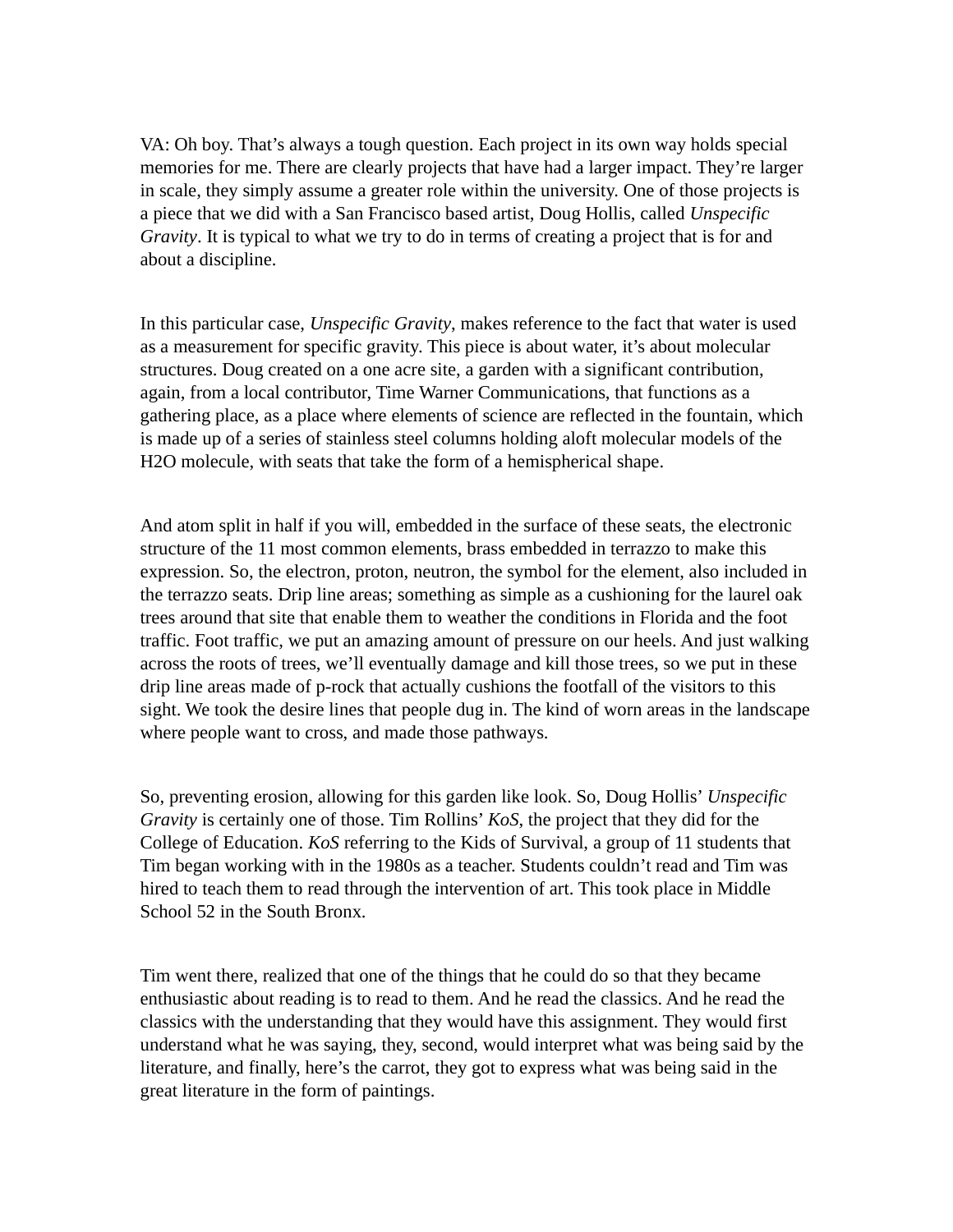Well, this experiment took off. Tim moved to the South Bronx. He opened right next door to Middle School 52, the Art and Knowledge Workshop, where the kids left the sort of formal corridors of their education. When the bell rang at three o'clock and entered into their personal education, where they took on everything from homework to home life, and then did paintings. Eventually they started showing the paintings, and to make a very long story a bit shorter, they came to the attention of the New York art world. Soon they were being invited to show in museums. They became internationally renowned as Tim Rollin's KoS.

More importantly, of the original 11 kids, 9 of them went on to get a college education. For the College of Education, what better group to commission than Tim Rollins' KoS? They came in and in turn worked with kids from Hillsborough, Pinellas, and Pasco County to develop the idea for two year olds. One based on Kafka's America, a second based on *The Frogs*, a play written by Aristophanes in four or five BC that now adorn the walls of the atrium area at the rotunda for the College of Education. A very special project. There are many others but those are two that I would definitely want to mention.

YG: Okay. Real quick. I'm going to change the tape for a final thought.

*Track 1 ends; track 2 begins*

YG: Okay, we're back. We just changed tape. And before we end the interview, there are just a couple of questions that I have. Specifically, where do you see the public art program in the future in the next decade of the University of South Florida?

VA: Well, we've clearly developed a momentum. We have a collection now that increasingly is in the attention and awareness of folks around the United States and even internationally. And I think beyond the kind of recognition that the program has brought the university, there's the realization by the university that this is not only good for the people who are directly involved with the arts at the university, it's good for the entire campus in a variety of ways. And so I think the strong support for what we're doing.

One of our needs, however, remains funding. I mentioned early on in the conversation that there was no funding for administration; there was no funding for maintenance. Maintenance is a reality and the university has stepped up to the responsibility by providing a very modest budget to maintain the collection. As the collection ages, like anything else, it requires more and more attention though. One of my dreams for the future of the program is that the endowment that was started with the Raymond James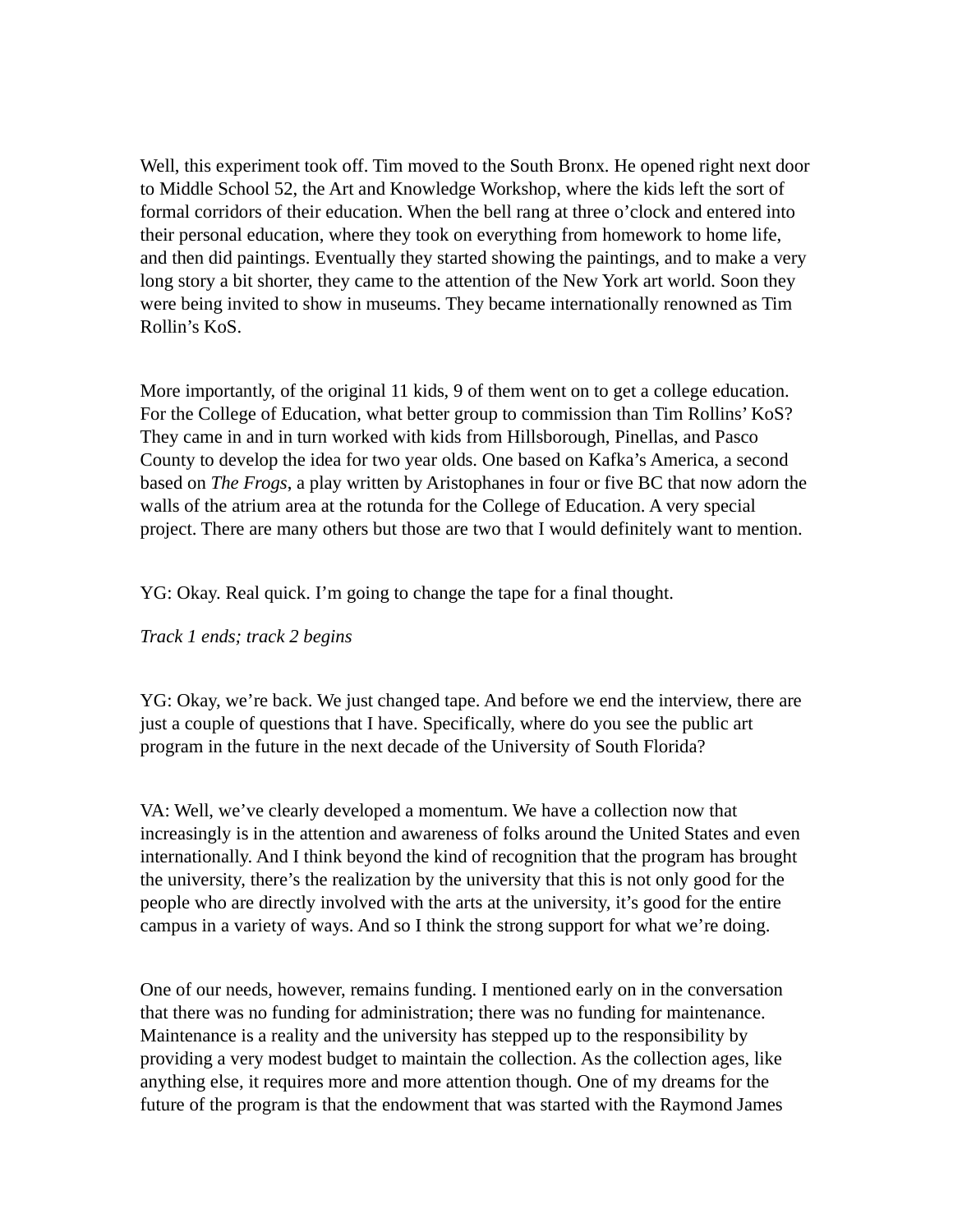gift and the James Rosenquist contribution be expanded to deal with the maintenance needs and the support needs that the public art program has.

In a more immediate sense I have some ambitions to tell the story, which you could see is always hard to squeeze into a few words; so, I think I need a book. And I'm working towards developing a publication that will provide a history for the program. So, those are some of the immediate needs and dreams, I suppose, of the future of the program. In terms of projects, I think there's an interesting phenomenon going on. In the United States, more public art projects were built from 1975 to present than had been built in the previous 200-year history of the country.

So, a phenomenal amount of public art is being created for universities, for municipalities, for states. And with that, there's a growing sophistication in approaching development of projects and exchanging ideas in the State of Florida. Myself and a couple of colleagues got together here in Hillsborough County a few years back that led to the formation of a group, the Florida Association of Public Art Administrators. We were the first statewide organization for public art administrators. I served a couple years as the president, the founding president of the organization. I continued to serve on the board of directors, this in turn has led to a national organization, the Americans for the Arts have formed a group called PAN that is a coming together of public art administrators from around the country.

So, dialogue is happening between folks who administer programs. And through them actually, dialogue's beginning to happen with artists. Now that seems strange. Even artists of national reputation have not had a forum to get together and discuss their ideas. So, there's a coming together of the folks that will move public art forward, and I see that as explosively exciting over the next 10 to 20 years. The more that there's an exchange, the more that ideas I think will percolate, and new directions will be found, investigated, and supported. So, those are some of the things that I see in my somewhat fuzzy crystal ball.

YG: In terms of public art on some of the regional campuses of USF, are you—looking through the inventory of projects, you're not only coordinating projects on this campus but it seems like you're coordinating projects on some of the other regional campuses.

VA: Yes, I actually am responsible for the public art component of any new facility for all of the campuses. And, you know, I think it gives me a rare opportunity. I'm often told by my colleagues that they envy the kind of chance I have to sort of look over the walls of the various disciplines. You know, there are walls out there. It's like, well, I'm in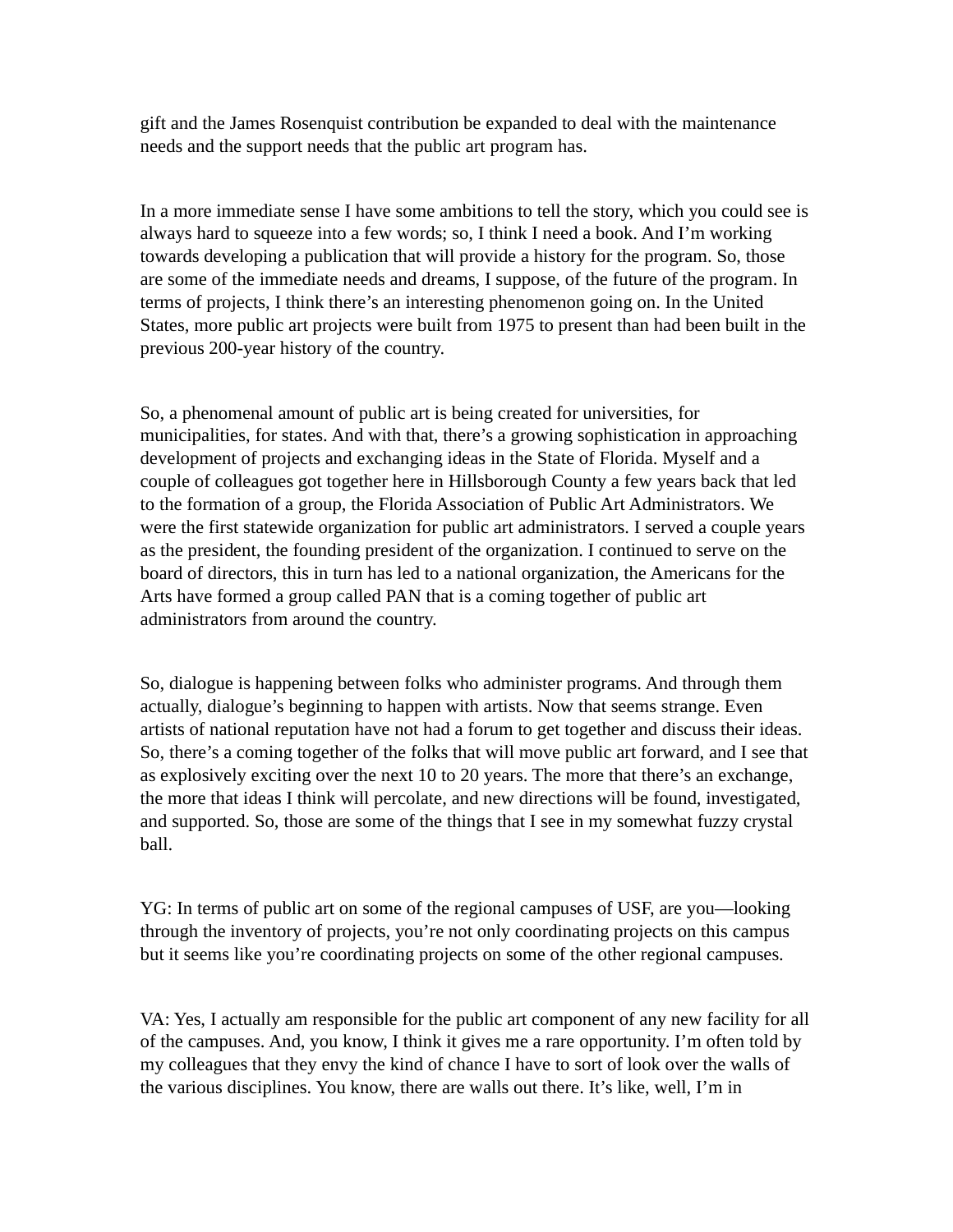medicine and, Oh, I'm in radio broadcasting, or, Oh, I'm, you know, whatever, a business faculty member and that's my area of specialty. And the dialog between those specialties doesn't happen very much but I get to go peek over the walls and actually meet the scientists and the people who put on television programs and so on.

It was just a wonderful opportunity to enrich myself with information about those disciplines. Similarly, being able to work on the various campuses, each campus has its own personality, its own unique kind of presence, and I get to have conversations with the folks that make those campuses unique and bring something too them. So, I very much feel in a way that a function is kind of a bridge back and forth and it's an exciting opportunity to get to know a vast group of folks that make up the University of South Florida in the collective sense. It doesn't just live in one place.

YG: Because many of our regional campuses are going more on their own paths in terms of being more independent from the University of South Florida, is that making your work more difficult?

VA: I wouldn't say more difficult but I certainly think that as I enter any project, I enter it with the recognition that the folks that I'm working with have an awful lot of vested interest. There have been [for] years. And bringing that project to the place where it actually could be built, the new facility I refer to here, in the case of campus administrators. There are years in developing that unique quality that makes the given branch campus special. And yes, they want to be heard, and we'd be foolish not to listen with an open mind to what their arguments are.

So, if you mean by that as I enter the campus, do I come in with the guns loaded and ready to roll? No, I try to leave the vessel empty, ready to be filled with information. And as I said, one of the remarkable things, and I mean this, that to be able to walk into an area that you have no expertise in and leave after four years, certainly not being a scholar in the field but having some appreciation for what's going on, that's, you know, it makes the job rich. The same kind of parallel circumstances when one moves from one campus to the other. So, no, not more difficult, more interesting.

YG: Two more questions. In your 14 years of history here at the university, what are you most proud of?

VA: Well, I think the fact that we've been able to put together a collection that enables the viewer to move through it almost in a way that they would move through a museum. One of the potentials of a university collection is that the works aren't so far apart as they